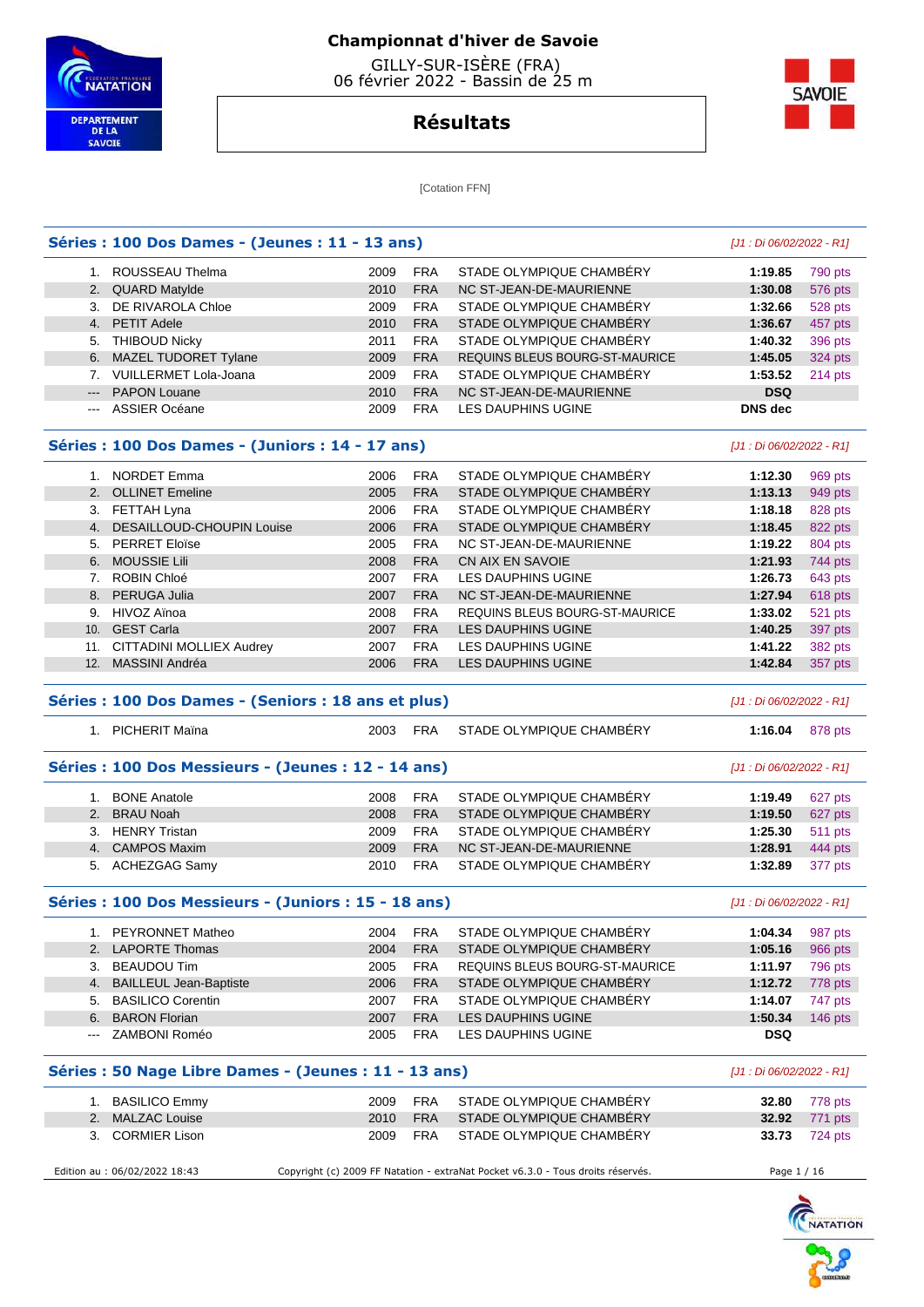

 GILLY-SUR-ISÈRE (FRA) 06 février 2022 - Bassin de 25 m

# **Résultats**



# **(Suite) Séries : 50 Nage Libre Dames - (Jeunes : 11 - 13 ans)** [J1 : Di 06/02/2022 - R1]

#### 4. THIBOUD Emy 2010 FRA STADE OLYMPIQUE CHAMBÉRY **34.25** 695 pts 5. KREJCI Lou 2010 FRA LES DAUPHINS UGINE **34.51** 681 pts 6. DELOR Taina 2010 FRA LES DAUPHINS UGINE **36.25** 588 pts 7. PETIT Adele 2010 FRA STADE OLYMPIQUE CHAMBÉRY **36.53** 574 pts 8. IDEE-GALLET Eloïse 2010 FRA STADE OLYMPIQUE CHAMBÉRY **37.76** 513 pts 9. BARBON Orlane 2009 FRA NC ST-JEAN-DE-MAURIENNE **39.54** 432 pts 10. ALLAIN Jeanne 2011 FRA CN AIX EN SAVOIE **39.58** 430 pts 11. PANCOTTI Lily 2010 FRA STADE OLYMPIQUE CHAMBÉRY **39.71** 424 pts 12. DARDENNE Laura 2010 FRA CN AIX EN SAVOIE **39.91** 416 pts 13. OBLIN Lise 2011 FRA STADE OLYMPIQUE CHAMBÉRY **40.48** 391 pts 14. BASTIÉ Alice 2010 FRA CN AIX EN SAVOIE **40.93** 373 pts 15. BATTIER Noella 2011 FRA STADE OLYMPIQUE CHAMBÉRY **41.12** 365 pts 16. DUBOIS-BROUTIN Manon 2011 FRA STADE OLYMPIQUE CHAMBÉRY **41.42** 353 pts 17. PAUTRAT Avril 2011 FRA CN AIX EN SAVOIE **42.54** 310 pts 18. CASSET Lena 2011 FRA STADE OLYMPIQUE CHAMBÉRY **42.59** 308 pts 19. DENIS Lily 2010 FRA STADE OLYMPIQUE CHAMBÉRY **42.93** 296 pts 20. DEPREZ Emma 2011 FRA CN AIX EN SAVOIE **43.87** 263 pts 21. DEVIGNE Lucie 2011 FRA STADE OLYMPIQUE CHAMBÉRY **44.04** 257 pts 22. ALLAIS Julie 2011 FRA CN AIX EN SAVOIE **45.24** 218 pts 23. CASSET Jade 2011 FRA STADE OLYMPIQUE CHAMBÉRY **46.19** 189 pts 24. GAUME Eva 2011 FRA CN AIX EN SAVOIE **46.43** 182 pts 25. BRAU Thais 2011 FRA STADE OLYMPIQUE CHAMBÉRY **47.80** 145 pts 26. POIRIER Romane 2011 FRA STADE OLYMPIQUE CHAMBÉRY **49.38** 108 pts 27. CHABERT PASTRE Clemence 2011 FRA STADE OLYMPIQUE CHAMBÉRY **51.62** 64 pts 28. PARRENO Juliette 2010 FRA STADE OLYMPIQUE CHAMBÉRY **53.41** 37 pts 29. HURTEAU Lea 2010 FRA NC ST-JEAN-DE-MAURIENNE **55.22** 18 pts 30. DURIX Pauline 2011 FRA CN AIX EN SAVOIE **56.05** 11 pts 31. PAOLI Alicia 2011 FRA STADE OLYMPIQUE CHAMBÉRY **1:00.00** 1 pt --- ASSIER Océane 2009 FRA LES DAUPHINS UGINE **DNS dec**  --- BELAIR Eulalie 2009 FRA STADE OLYMPIQUE CHAMBÉRY **DNS dec**  --- BOUNEMEUR Jenna 2009 FRA STADE OLYMPIQUE CHAMBÉRY **DNS dec**  --- MAKSIMOVIC Elena 2011 FRA CN AIX EN SAVOIE **DNS dec**  --- PLY Laura 2010 FRA CN AIX EN SAVOIE **DNS dec**

#### **Séries : 50 Nage Libre Dames - (Juniors : 14 - 17 ans)** [J1 : Di 06/02/2022 - R1]

|     | <b>BEATRIX Chloe</b>             | 2006 | <b>FRA</b> | STADE OLYMPIQUE CHAMBERY | 28.68 | 1040 pts |
|-----|----------------------------------|------|------------|--------------------------|-------|----------|
| 2.  | <b>PICOT Marie</b>               | 2008 | <b>FRA</b> | STADE OLYMPIQUE CHAMBÉRY | 30.18 | 940 pts  |
| 3.  | <b>BAZUS Cassidy</b>             | 2005 | <b>FRA</b> | STADE OLYMPIQUE CHAMBÉRY | 30.33 | 931 pts  |
| 4.  | <b>DESAILLOUD-CHOUPIN Louise</b> | 2006 | <b>FRA</b> | STADE OLYMPIQUE CHAMBÉRY | 30.98 | 889 pts  |
| 5.  | PEROTTO Karla                    | 2008 | <b>FRA</b> | STADE OLYMPIQUE CHAMBÉRY | 31.02 | 887 pts  |
| 6.  | <b>LEFEBVRE GACHET Alice</b>     | 2008 | <b>FRA</b> | CN AIX EN SAVOIE         | 31.17 | 877 pts  |
| 7.  | <b>LEHUEDE Solène</b>            | 2007 | <b>FRA</b> | CN AIX EN SAVOIE         | 31.49 | 857 pts  |
| 8.  | NIRDE Alannah                    | 2007 | <b>FRA</b> | STADE OLYMPIQUE CHAMBÉRY | 31.84 | 836 pts  |
| 9.  | FETTAH Lyna                      | 2006 | <b>FRA</b> | STADE OLYMPIQUE CHAMBERY | 32.33 | 806 pts  |
| 10. | <b>KREJCI Zoé</b>                | 2007 | <b>FRA</b> | LES DAUPHINS UGINE       | 33.19 | 755 pts  |
| 11. | <b>BENAMEUR Feryel</b>           | 2008 | <b>FRA</b> | STADE OLYMPIQUE CHAMBERY | 33.36 | 746 pts  |
| 12. | <b>DIPAYEN Alexina</b>           | 2005 | <b>FRA</b> | NC ST-JEAN-DE-MAURIENNE  | 33.51 | 737 pts  |
| 13. | <b>BENOIT-LALLEMAND Candice</b>  | 2005 | <b>FRA</b> | LES DAUPHINS UGINE       | 33.74 | 724 pts  |
| 14. | <b>AGUETTAZ Marine</b>           | 2007 | <b>FRA</b> | CN AIX EN SAVOIE         | 33.77 | 722 pts  |
| 15. | <b>BRUN Victoria</b>             | 2006 | <b>FRA</b> | LES DAUPHINS UGINE       | 33.88 | 716 pts  |
| 16. | <b>DERRIEN Thelma</b>            | 2008 | <b>FRA</b> | STADE OLYMPIQUE CHAMBERY | 33.99 | 710 pts  |
| 17. | <b>DELEGLISE Alice</b>           | 2005 | <b>FRA</b> | NC ST-JEAN-DE-MAURIENNE  | 35.08 | 650 pts  |

Edition au : 06/02/2022 18:43 Copyright (c) 2009 FF Natation - extraNat Pocket v6.3.0 - Tous droits réservés. Page 2 / 16

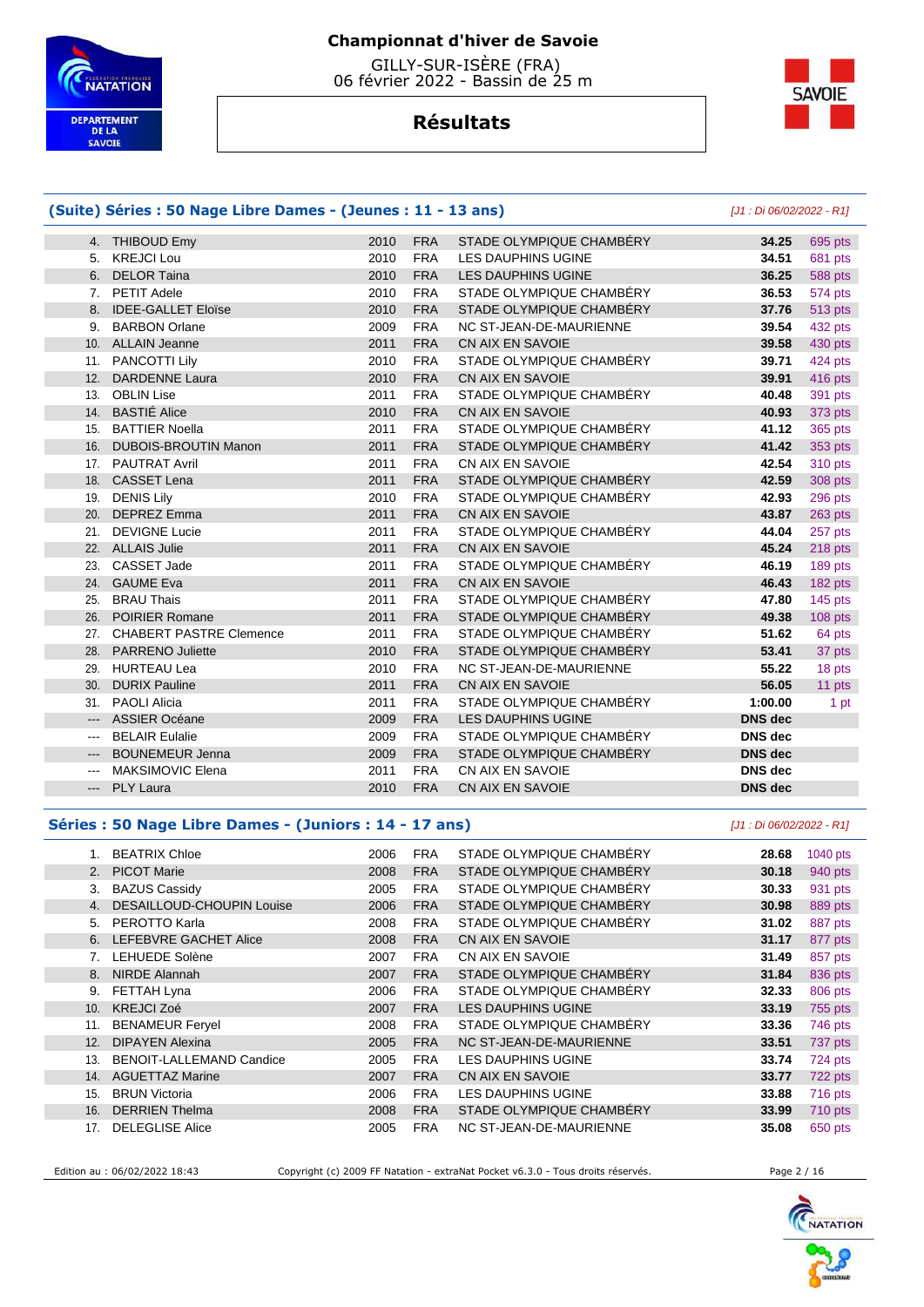



# **Résultats**

| (Suite) Séries : 50 Nage Libre Dames - (Juniors : 14 - 17 ans) |      |            |                                       | [J1 : Di 06/02/2022 - R1] |          |  |
|----------------------------------------------------------------|------|------------|---------------------------------------|---------------------------|----------|--|
| 18. DUBOIS BROUTIN Emma                                        | 2006 | <b>FRA</b> | STADE OLYMPIQUE CHAMBERY              | 35.30                     | 638 pts  |  |
| 19. HIVOZ Aïnoa                                                | 2008 | <b>FRA</b> | <b>REQUINS BLEUS BOURG-ST-MAURICE</b> | 35.41                     | 632 pts  |  |
| 20. GERMAIN Faustine                                           | 2006 | <b>FRA</b> | STADE OLYMPIQUE CHAMBERY              | 35.93                     | 605 pts  |  |
| 20. LOISON Chloé                                               | 2007 | <b>FRA</b> | CN AIX EN SAVOIE                      | 35.93                     | 605 pts  |  |
| 22. PARRENIN Mahe                                              | 2007 | <b>FRA</b> | STADE OLYMPIQUE CHAMBERY              | 36.88                     | 556 pts  |  |
| 23. FOURNIER Zoe                                               | 2007 | <b>FRA</b> | STADE OLYMPIQUE CHAMBERY              | 36.94                     | 553 pts  |  |
| 24. HUTTAUX Lena                                               | 2005 | <b>FRA</b> | NC ST-JEAN-DE-MAURIENNE               | 38.09                     | 498 pts  |  |
| 25. MARTIN Morgane                                             | 2005 | <b>FRA</b> | STADE OLYMPIQUE CHAMBERY              | 40.33                     | 398 pts  |  |
| 26. FILLIARD Aude                                              | 2007 | <b>FRA</b> | STADE OLYMPIQUE CHAMBÉRY              | 41.70                     | 342 pts  |  |
| --- CONSTANTIN-FEJZOVIC Léna                                   | 2005 | <b>FRA</b> | <b>LES DAUPHINS UGINE</b>             | <b>DNS</b> dec            |          |  |
| Séries : 50 Nage Libre Dames - (Seniors : 18 ans et plus)      |      |            |                                       |                           |          |  |
| 1. BERTRAND Anne-Méline                                        | 2004 | <b>FRA</b> | LES DAUPHINS UGINE                    | 35.42                     | 632 pts  |  |
| 2. GRAFTIAUX Marie                                             | 1995 | <b>FRA</b> | CN AIX EN SAVOIE                      | 42.72                     | 303 pts  |  |
| --- CHATEL Anaïs                                               | 2004 | <b>FRA</b> | CN AIX EN SAVOIE                      | <b>DNS</b> dec            |          |  |
| --- VERGUET Lilas                                              | 2004 | <b>FRA</b> | CN AIX EN SAVOIE                      | <b>DNS</b> dec            |          |  |
| Séries : 50 Nage Libre Messieurs - (Avenirs : 6 - 11 ans)      |      |            |                                       |                           |          |  |
| 1. CLARET BERRAUD Hugo                                         | 2011 | <b>FRA</b> | REQUINS BLEUS BOURG-ST-MAURICE        | 38.81                     | 357 pts  |  |
| 2. COOTE Charles                                               | 2012 | <b>FRA</b> | REQUINS BLEUS BOURG-ST-MAURICE        | 49.36                     | 63 pts   |  |
| Séries : 50 Nage Libre Messieurs - (Jeunes : 12 - 14 ans)      |      |            |                                       | [J1 : Di 06/02/2022 - R1] |          |  |
| 1. BELKHIR-CALIST Romain                                       | 2008 | <b>FRA</b> | STADE OLYMPIQUE CHAMBÉRY              | 31.31                     | 711 pts  |  |
| 2. WILSON Alexandre                                            | 2008 | <b>FRA</b> | STADE OLYMPIQUE CHAMBÉRY              | 31.34                     | 709 pts  |  |
| 3. COMBET Ethan                                                | 2008 | <b>FRA</b> | STADE OLYMPIQUE CHAMBERY              | 32.34                     | 655 pts  |  |
| 4. DA SILVA Flavio                                             | 2008 | <b>FRA</b> | NC ST-JEAN-DE-MAURIENNE               | 33.12                     | 614 pts  |  |
| 5. TRASBOT Nathan                                              | 2008 | <b>FRA</b> | STADE OLYMPIQUE CHAMBERY              | 33.94                     | 573 pts  |  |
| 6. SAKRI Mohamedali                                            | 2009 | <b>FRA</b> | STADE OLYMPIQUE CHAMBÉRY              | 34.12                     | 564 pts  |  |
| 7. GOUJON Ryan                                                 | 2008 | <b>FRA</b> | CN AIX EN SAVOIE                      | 34.56                     | 542 pts  |  |
| 8. DUNAND-CHATELLET Pierre                                     | 2009 | <b>FRA</b> | <b>LES DAUPHINS UGINE</b>             | 35.99                     | 476 pts  |  |
| 9. DERRIEN Samuel                                              | 2010 | <b>FRA</b> | STADE OLYMPIQUE CHAMBERY              | 40.57                     | 291 pts  |  |
| 10. COOTE Henry                                                | 2010 | <b>FRA</b> | REQUINS BLEUS BOURG-ST-MAURICE        | 42.13                     | 238 pts  |  |
| 11. OBIN Timi                                                  | 2010 | <b>FRA</b> | NC ST-JEAN-DE-MAURIENNE               | 46.95                     | 109 pts  |  |
| --- LEMMENS Benoit                                             | 2008 | <b>FRA</b> | STADE OLYMPIQUE CHAMBERY              | <b>DNS</b> dec            |          |  |
| Séries : 50 Nage Libre Messieurs - (Juniors : 15 - 18 ans)     |      |            |                                       | [J1 : Di 06/02/2022 - R1] |          |  |
| 1. EXCOFFON Thibaut                                            | 2005 | <b>FRA</b> | STADE OLYMPIQUE CHAMBERY              | 25.87                     | 1044 pts |  |
| 2. DUC Mattéo                                                  | 2004 | <b>FRA</b> | NC ST-JEAN-DE-MAURIENNE               | 26.37                     | 1010 pts |  |
| 3. LEFEVRE Raphaël                                             | 2005 | <b>FRA</b> | STADE OLYMPIQUE CHAMBERY              | 26.57                     | 997 pts  |  |
| 4. TEYPAZ Corentin                                             | 2004 | <b>FRA</b> | LES DAUPHINS UGINE                    | 26.87                     | 978 pts  |  |

 5. PEYRONNET Matheo 2004 FRA STADE OLYMPIQUE CHAMBÉRY **26.90** 976 pts 6. MILETIC Nicolas 2005 FRA CN AIX EN SAVOIE **27.24** 954 pts 6. WILSON Benjamin 2006 FRA STADE OLYMPIQUE CHAMBÉRY **27.24** 954 pts 8. BEAUDOU Tim 2005 FRA REQUINS BLEUS BOURG-ST-MAURICE **27.27** 952 pts 9. JOUTY Romain 2005 FRA STADE OLYMPIQUE CHAMBÉRY **27.59** 932 pts 10. DENTROUX Dylan 2005 FRA STADE OLYMPIQUE CHAMBÉRY **27.89** 913 pts 11. VEILLE Kherian 2005 FRA STADE OLYMPIQUE CHAMBÉRY **27.99** 906 pts 12. BAILLEUL Jean-Baptiste 2006 FRA STADE OLYMPIQUE CHAMBÉRY **28.23** 891 pts 13. DUVAL Clément 2005 FRA STADE OLYMPIQUE CHAMBÉRY **29.01** 844 pts 14. DENTROUX Jordan 2005 FRA STADE OLYMPIQUE CHAMBÉRY **29.08** 840 pts



Edition au : 06/02/2022 18:43 Copyright (c) 2009 FF Natation - extraNat Pocket v6.3.0 - Tous droits réservés. Page 3 / 16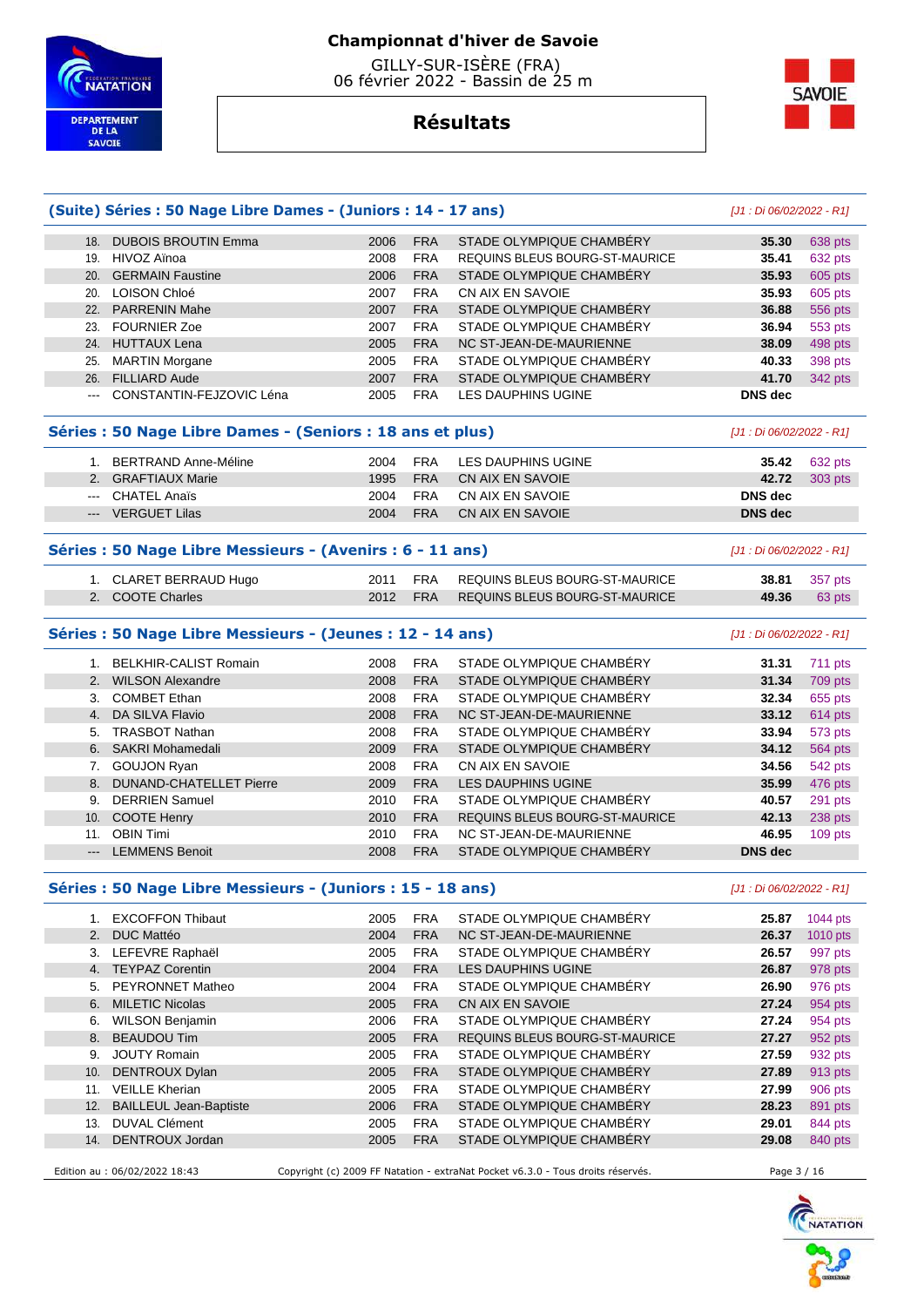

 GILLY-SUR-ISÈRE (FRA) 06 février 2022 - Bassin de 25 m

**Résultats**



# **(Suite) Séries : 50 Nage Libre Messieurs - (Juniors : 15 - 18 ans)** [J1 : Di 06/02/2022 - R1] 15. BONY Hugo 2006 FRA STADE OLYMPIQUE CHAMBÉRY **29.41** 820 pts 16. ROUX Sacha 2007 FRA REQUINS BLEUS BOURG-ST-MAURICE **29.72** 802 pts 17. ROSSET Antoine 2007 FRA REQUINS BLEUS BOURG-ST-MAURICE **30.08** 781 pts 18. VEILLE Thomas 2006 FRA STADE OLYMPIQUE CHAMBÉRY **30.22** 772 pts 19. KLEIN Paul 2006 FRA STADE OLYMPIQUE CHAMBÉRY **31.04** 726 pts 20. PIZZALE Morgan 2007 FRA CN AIX EN SAVOIE **31.55** 698 pts 21. BONNET Mathieu 2007 FRA LES DAUPHINS UGINE **32.28** 658 pts 22. BRUN Enzo 2007 FRA REQUINS BLEUS BOURG-ST-MAURICE **33.41** 599 pts 23. PERROT Matisse 2006 FRA STADE OLYMPIQUE CHAMBÉRY **33.44** 598 pts --- CHARVIER Baptiste 2006 FRA STADE OLYMPIQUE CHAMBÉRY **DNS dec**  --- VAN NIJNATTEN Pablo 2005 FRA STADE OLYMPIQUE CHAMBÉRY **DNS dec Séries : 400 Nage Libre Dames - (Jeunes : 11 - 13 ans)** [J1 : Di 06/02/2022 - R1] 1. QUARD Matylde 2010 FRA NC ST-JEAN-DE-MAURIENNE **6:33.55** 395 pts 2. MICHALEC Lily 2011 FRA LES DAUPHINS UGINE **7:09.24** 250 pts 3. GAUME Eva 2011 FRA CN AIX EN SAVOIE **7:46.24** 134 pts --- MAKSIMOVIC Elena 2011 FRA CN AIX EN SAVOIE **DNS dec**  --- PLY Laura 2010 FRA CN AIX EN SAVOIE **DNS dec Séries : 400 Nage Libre Dames - (Juniors : 14 - 17 ans)** [J1 : Di 06/02/2022 - R1] 1. LOPEZ Manon 2008 FRA CN AIX EN SAVOIE **5:03.80** 905 pts 2. RICART Jade 2006 FRA STADE OLYMPIQUE CHAMBÉRY **5:08.91** 870 pts 3. PERRET Eloïse 2005 FRA NC ST-JEAN-DE-MAURIENNE **5:17.06** 816 pts 4. BOSSI Manon 2005 FRA STADE OLYMPIQUE CHAMBÉRY **5:22.90** 779 pts 5. DEBROUX Meï 2007 FRA LES DAUPHINS UGINE **5:40.97** 668 pts 6. KOCOGLU Shérine 2008 FRA CN AIX EN SAVOIE **5:44.61** 647 pts 7. CORNU Ilyana 2007 FRA LES DAUPHINS UGINE **6:12.48** 496 pts 8. SORIANO CARTOUX Paloma 2008 FRA REQUINS BLEUS BOURG-ST-MAURICE **6:25.51** 432 pts 9. BOUILLON Tatiana 2005 FRA REQUINS BLEUS BOURG-ST-MAURICE **6:26.83** 426 pts **Séries : 400 Nage Libre Dames - (Seniors : 18 ans et plus)** [J1 : Di 06/02/2022 - R1] 1. PICHERIT Maïna 2003 FRA STADE OLYMPIQUE CHAMBÉRY **5:16.58** 820 pts **Série : 400 Nage Libre Messieurs - (Jeunes : 12 - 14 ans)** [J1 : Di 06/02/2022 - R1] 1. NICOLAS Rodrigue 2009 FRA STADE OLYMPIQUE CHAMBÉRY **5:27.07** 571 pts 2. CAMPOS Maxim 2009 FRA NC ST-JEAN-DE-MAURIENNE **6:07.35** 358 pts 3. CITTADINI-MOLLIEX Théo 2010 FRA LES DAUPHINS UGINE **7:17.77** 104 pts **Série : 400 Nage Libre Messieurs - (Juniors : 15 - 18 ans)** [J1 : Di 06/02/2022 - R1] 1. DELEGLISE Louis 2006 FRA NC ST-JEAN-DE-MAURIENNE **4:33.71** 931 pts **Séries : 200 Brasse Dames - (Jeunes : 11 - 13 ans)** [J1 : Di 06/02/2022 - R1] 1. LEHUEDE Adèle 2009 FRA CN AIX EN SAVOIE **3:09.64** 810 pts 2. MALZAC Louise 2010 FRA STADE OLYMPIQUE CHAMBÉRY **3:16.17** 746 pts 3. BOURGES Ambre 2009 FRA CN AIX EN SAVOIE **3:22.47** 687 pts 4. THIBOUD Nicky 2011 FRA STADE OLYMPIQUE CHAMBÉRY **3:45.78** 490 pts 5. BRAU Thais 2011 FRA STADE OLYMPIQUE CHAMBÉRY **4:18.58** 268 pts 6. DUBOIS-BROUTIN Manon 2011 FRA STADE OLYMPIQUE CHAMBÉRY **4:21.16** 254 pts Edition au : 06/02/2022 18:43 Copyright (c) 2009 FF Natation - extraNat Pocket v6.3.0 - Tous droits réservés. Page 4 / 16

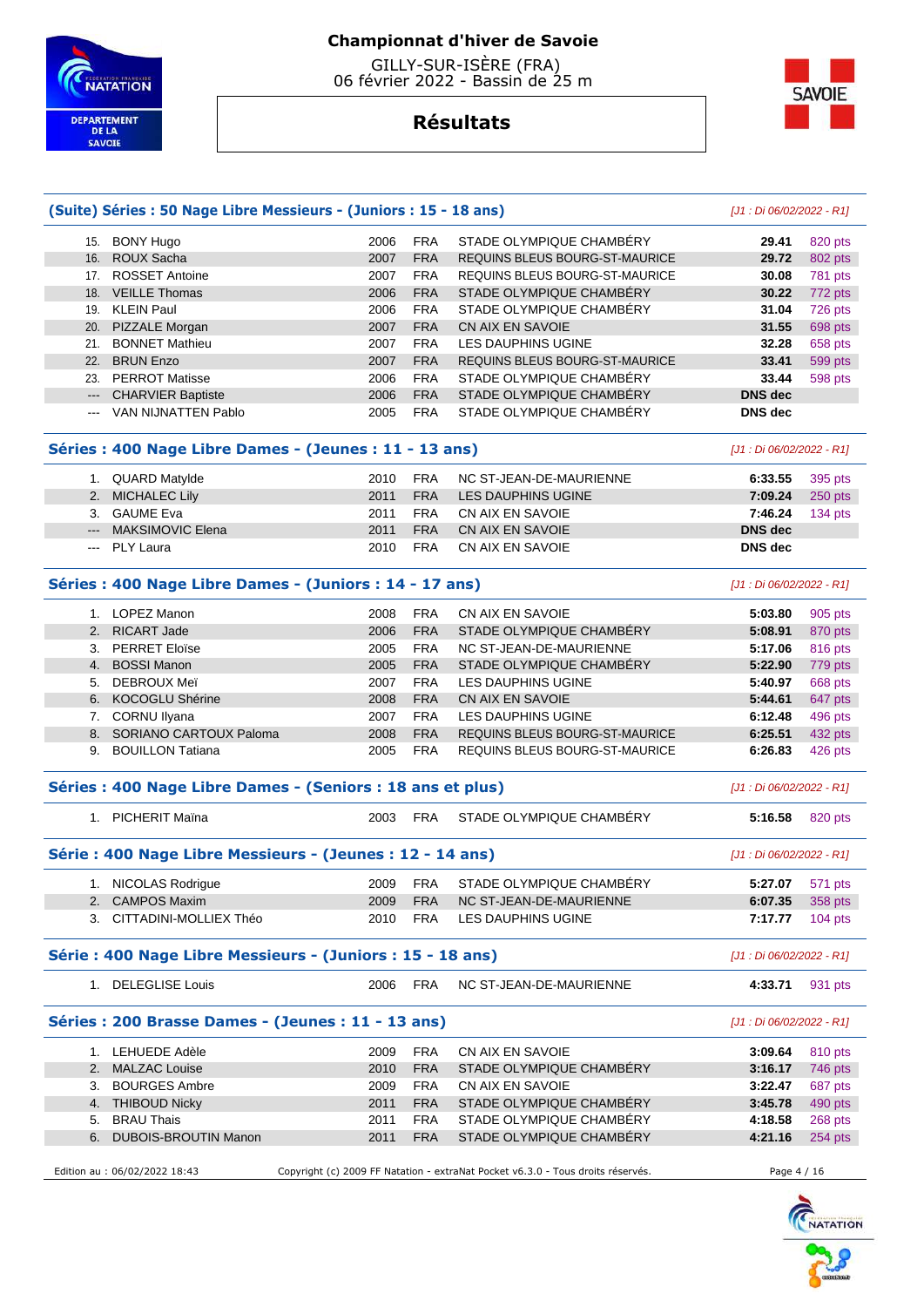

 GILLY-SUR-ISÈRE (FRA) 06 février 2022 - Bassin de 25 m

**Résultats**



|     | (Suite) Séries : 200 Brasse Dames - (Jeunes : 11 - 13 ans) |                           |            |                                | [J1 : Di 06/02/2022 - R1] |           |
|-----|------------------------------------------------------------|---------------------------|------------|--------------------------------|---------------------------|-----------|
|     | 7. BARBON Orlane                                           | 2009                      | <b>FRA</b> | NC ST-JEAN-DE-MAURIENNE        | 4:24.04                   | 238 pts   |
| 8.  | <b>DEPREZ Emma</b>                                         | 2011                      | <b>FRA</b> | CN AIX EN SAVOIE               | 4:26.54                   | 225 pts   |
|     | 9. DURIX Pauline                                           | 2011                      | <b>FRA</b> | CN AIX EN SAVOIE               | 5:16.27                   | 39 pts    |
|     | Séries : 200 Brasse Dames - (Juniors : 14 - 17 ans)        |                           |            |                                | [J1 : Di 06/02/2022 - R1] |           |
|     | 1. LOPEZ Manon                                             | 2008                      | <b>FRA</b> | CN AIX EN SAVOIE               | 3:04.85                   | 859 pts   |
|     | 2. JOBAZE Anouk                                            | 2005                      | <b>FRA</b> | REQUINS BLEUS BOURG-ST-MAURICE | 3:18.22                   | 727 pts   |
|     | 3. CITTADINI MOLLIEX Audrey                                | 2007                      | <b>FRA</b> | LES DAUPHINS UGINE             | 3:20.72                   | 703 pts   |
|     | 4. DELEGLISE Alice                                         | 2005                      | <b>FRA</b> | NC ST-JEAN-DE-MAURIENNE        | 3:21.06                   | 700 pts   |
| 5.  | <b>MOUSSIE Lili</b>                                        | 2008                      | <b>FRA</b> | CN AIX EN SAVOIE               | 3:21.89                   | 693 pts   |
|     | 6. LOISON Chloé                                            | 2007                      | <b>FRA</b> | CN AIX EN SAVOIE               | 3:37.47                   | 556 pts   |
|     | 7. PERUGA Julia                                            | 2007                      | <b>FRA</b> | NC ST-JEAN-DE-MAURIENNE        | 3:52.04                   | 442 pts   |
|     | 8. TRIMATIS Clara                                          | 2008                      | <b>FRA</b> | LES DAUPHINS UGINE             | 4:08.97                   | 326 pts   |
|     | Séries : 200 Brasse Dames - (Seniors : 18 ans et plus)     |                           |            |                                | [J1 : Di 06/02/2022 - R1] |           |
|     | 1. GRAFTIAUX Marie                                         | 1995                      | <b>FRA</b> | CN AIX EN SAVOIE               | 3:54.50                   | 424 pts   |
|     | Séries : 200 Brasse Messieurs - (Jeunes : 12 - 14 ans)     | [J1 : Di 06/02/2022 - R1] |            |                                |                           |           |
|     | 1. COMBET Ethan                                            | 2008                      | <b>FRA</b> | STADE OLYMPIQUE CHAMBERY       | 3:18.93                   | 519 pts   |
| 2.  | DA SILVA Flavio                                            | 2008                      | <b>FRA</b> | NC ST-JEAN-DE-MAURIENNE        | 3:28.03                   | 442 pts   |
|     | 3. TRASBOT Nathan                                          | 2008                      | <b>FRA</b> | STADE OLYMPIQUE CHAMBÉRY       | 3:43.43                   | 325 pts   |
|     | --- PORRAL Nathan                                          | 2010                      | <b>FRA</b> | STADE OLYMPIQUE CHAMBÉRY       | <b>DSQ</b>                |           |
|     | Séries : 200 Brasse Messieurs - (Juniors : 15 - 18 ans)    |                           |            |                                | [J1 : Di 06/02/2022 - R1] |           |
|     | 1. MILETIC Nicolas                                         | 2005                      | <b>FRA</b> | CN AIX EN SAVOIE               | 2:42.00                   | 898 pts   |
|     | 2. LEFEVRE Tim                                             | 2006                      | <b>FRA</b> | NC ST-JEAN-DE-MAURIENNE        | 2:46.79                   | 843 pts   |
|     | 3. ROSSET Antoine                                          | 2007                      | <b>FRA</b> | REQUINS BLEUS BOURG-ST-MAURICE | 3:03.36                   | 666 pts   |
|     | 4. BONY Hugo                                               | 2006                      | <b>FRA</b> | STADE OLYMPIQUE CHAMBERY       | 3:06.84                   | 632 pts   |
| 5.  | <b>BONNET Mathieu</b>                                      | 2007                      | <b>FRA</b> | <b>LES DAUPHINS UGINE</b>      | 3:18.90                   | 519 pts   |
|     | Séries : 50 Dos Dames - (Jeunes : 11 - 13 ans)             |                           |            |                                | [J1 : Di 06/02/2022 - R1] |           |
|     | 1. BASILICO Emmy                                           | 2009                      | <b>FRA</b> | STADE OLYMPIQUE CHAMBÉRY       | 38.43                     | 759 pts   |
|     | 2. THIBOUD Emy                                             | 2010                      | <b>FRA</b> | STADE OLYMPIQUE CHAMBÉRY       | 39.48                     | 712 pts   |
| 3.  | <b>QUARD Matylde</b>                                       | 2010                      | <b>FRA</b> | NC ST-JEAN-DE-MAURIENNE        | 42.06                     | 603 pts   |
|     | 4. <b>IDEE-GALLET Eloïse</b>                               | 2010                      | <b>FRA</b> | STADE OLYMPIQUE CHAMBERY       | 44.41                     | 512 pts   |
|     | 5. ALLAIS Julie                                            | 2011                      | <b>FRA</b> | CN AIX EN SAVOIE               | 47.21                     | 414 pts   |
|     | 6. DARDENNE Laura                                          | 2010                      | <b>FRA</b> | CN AIX EN SAVOIE               | 47.74                     | 396 pts   |
| 7.  | <b>DENIS Lily</b>                                          | 2010                      | <b>FRA</b> | STADE OLYMPIQUE CHAMBÉRY       | 47.90                     | 391 pts   |
| 8.  | <b>BASTIÉ Alice</b>                                        | 2010                      | <b>FRA</b> | CN AIX EN SAVOIE               | 48.55                     | 370 pts   |
| 9.  | <b>PAPON Louane</b>                                        | 2010                      | <b>FRA</b> | NC ST-JEAN-DE-MAURIENNE        | 49.51                     | 341 pts   |
| 10. | <b>BARBON Orlane</b>                                       | 2009                      | <b>FRA</b> | NC ST-JEAN-DE-MAURIENNE        | 52.15                     | 265 pts   |
|     | 11. DEVIGNE Lucie                                          | 2011                      | <b>FRA</b> | STADE OLYMPIQUE CHAMBERY       | 55.18                     | 191 pts   |
|     | 12. DEPREZ Emma                                            | 2011                      | <b>FRA</b> | CN AIX EN SAVOIE               | 56.83                     | $155$ pts |
|     | 13. PAOLI Alicia                                           | 2011                      | <b>FRA</b> | STADE OLYMPIQUE CHAMBÉRY       | 1:01.46                   | 75 pts    |
|     | 14. DURIX Pauline                                          | 2011                      | <b>FRA</b> | CN AIX EN SAVOIE               | 1:01.52                   | 74 pts    |
|     | 15. HURTEAU Lea                                            | 2010                      | <b>FRA</b> | NC ST-JEAN-DE-MAURIENNE        | 1:06.40                   | 21 pts    |
|     |                                                            |                           |            |                                |                           |           |

Edition au : 06/02/2022 18:43 Copyright (c) 2009 FF Natation - extraNat Pocket v6.3.0 - Tous droits réservés. Page 5 / 16

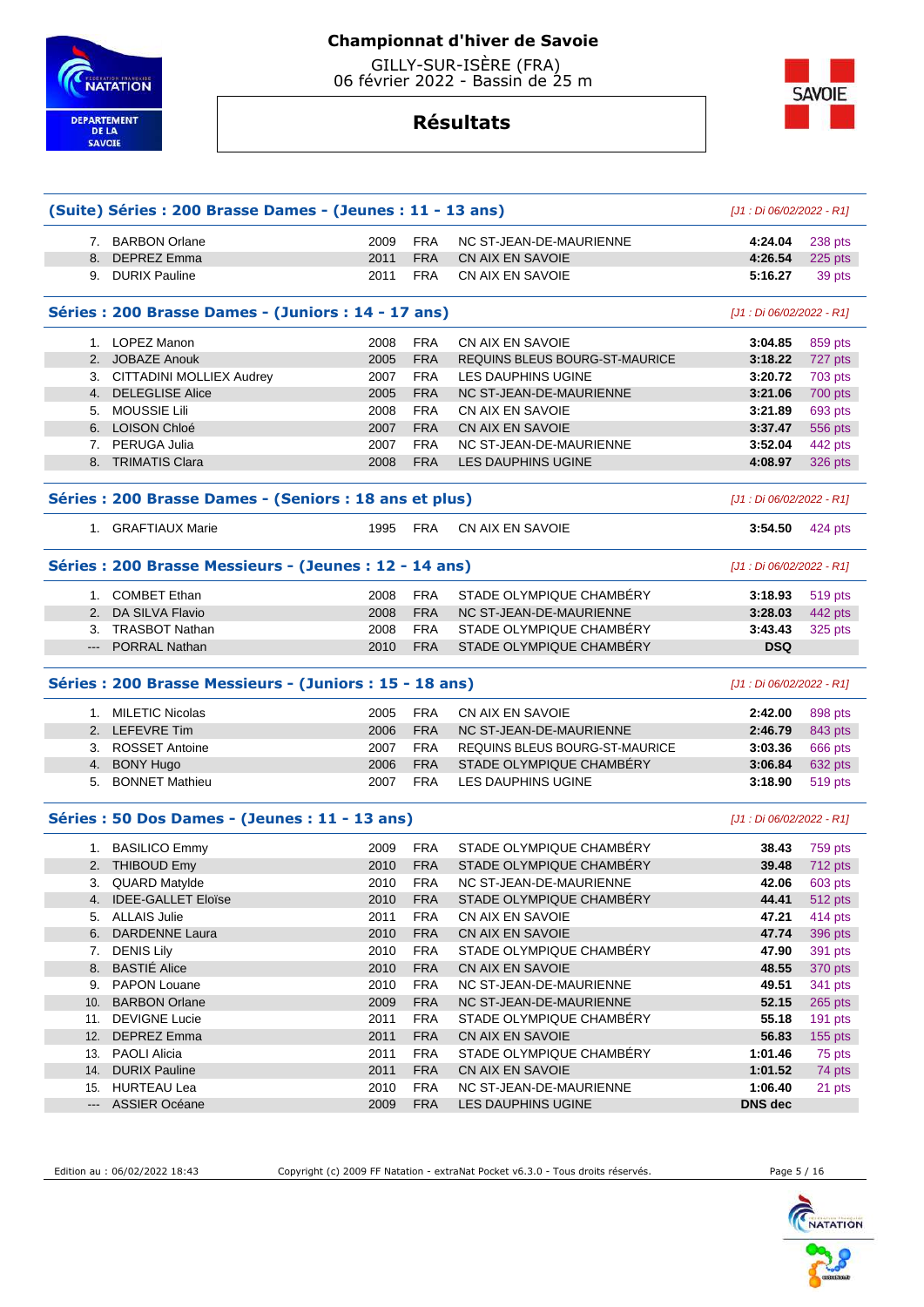

 GILLY-SUR-ISÈRE (FRA) 06 février 2022 - Bassin de 25 m



# **Résultats**

#### **Séries : 50 Dos Dames - (Juniors : 14 - 17 ans)** [J1 : Di 06/02/2022 - R1]

|     | NORDET Emma                  | 2006 | <b>FRA</b> | STADE OLYMPIQUE CHAMBÉRY | 33.34 | 1006 pts |
|-----|------------------------------|------|------------|--------------------------|-------|----------|
|     | 2. OLLINET Emeline           | 2005 | <b>FRA</b> | STADE OLYMPIQUE CHAMBÉRY | 34.22 | 961 pts  |
|     | 3. DESAILLOUD-CHOUPIN Louise | 2006 | <b>FRA</b> | STADE OLYMPIQUE CHAMBERY | 35.15 | 914 pts  |
|     | 4. FETTAH Lyna               | 2006 | <b>FRA</b> | STADE OLYMPIQUE CHAMBERY | 35.55 | 894 pts  |
|     | 5. LEHUEDE Solène            | 2007 | <b>FRA</b> | CN AIX EN SAVOIE         | 35.63 | 890 pts  |
|     | 6. PEROTTO Karla             | 2008 | <b>FRA</b> | STADE OLYMPIQUE CHAMBERY | 36.22 | 862 pts  |
|     | 7. BAZUS Cassidy             | 2005 | <b>FRA</b> | STADE OLYMPIQUE CHAMBÉRY | 37.07 | 821 pts  |
|     | 8. PERRET Eloïse             | 2005 | <b>FRA</b> | NC ST-JEAN-DE-MAURIENNE  | 37.69 | 792 pts  |
| 9.  | DEBROUX Meï                  | 2007 | <b>FRA</b> | LES DAUPHINS UGINE       | 38.28 | 765 pts  |
| 10. | <b>BRUN Victoria</b>         | 2006 | <b>FRA</b> | LES DAUPHINS UGINE       | 39.83 | 697 pts  |
| 11. | <b>ROBIN Chloé</b>           | 2007 | <b>FRA</b> | LES DAUPHINS UGINE       | 40.53 | 667 pts  |
|     |                              |      |            |                          |       |          |

#### **Séries : 50 Dos Messieurs - (Jeunes : 12 - 14 ans)** [J1 : Di 06/02/2022 - R1]

|    | BRAU Noah           | 2008 | FRA        | STADE OLYMPIQUE CHAMBÉRY | 35.82   | 700 pts |
|----|---------------------|------|------------|--------------------------|---------|---------|
|    | 2. BONE Anatole     | 2008 | <b>FRA</b> | STADE OLYMPIQUE CHAMBERY | 36.45   | 671 pts |
|    | 3. NICOLAS Rodrigue | 2009 | <b>FRA</b> | STADE OLYMPIQUE CHAMBÉRY | 36.71   | 659 pts |
|    | 4. CAMPOS Maxim     | 2009 | <b>FRA</b> | NC ST-JEAN-DE-MAURIENNE  | 40.66   | 493 pts |
|    | 5. DERRIEN Samuel   | 2010 | FRA        | STADE OLYMPIQUE CHAMBÉRY | 47.87   | 253 pts |
| 6. | <b>OBIN Timi</b>    | 2010 | <b>FRA</b> | NC ST-JEAN-DE-MAURIENNE  | 1:06.36 | 1 pt    |

#### **Séries : 50 Dos Messieurs - (Juniors : 15 - 18 ans)** [J1 : Di 06/02/2022 - R1]

|  | 1. PEYRONNET Matheo | 2004 | <b>FRA</b> | STADE OLYMPIQUE CHAMBÉRY | 29.70 | 1012 pts |
|--|---------------------|------|------------|--------------------------|-------|----------|
|  | 2. DELEGLISE Louis  | 2006 | <b>FRA</b> | NC ST-JEAN-DE-MAURIENNE  | 30.36 | 976 pts  |
|  | 3. LEFEVRE Raphaël  | 2005 | <b>FRA</b> | STADE OLYMPIQUE CHAMBERY | 32.21 | 877 pts  |
|  | 4. DENTROUX Dylan   | 2005 | <b>FRA</b> | STADE OLYMPIQUE CHAMBÉRY | 33.87 | 793 pts  |
|  | 5. DUC Mattéo       | 2004 | <b>FRA</b> | NC ST-JEAN-DE-MAURIENNE  | 34.76 | 750 pts  |
|  | 6. VEILLE Thomas    | 2006 | <b>FRA</b> | STADE OLYMPIQUE CHAMBÉRY | 35.70 | 705 pts  |
|  | 7. ZAMBONI Roméo    | 2005 | <b>FRA</b> | LES DAUPHINS UGINE       | 38.16 | 595 pts  |
|  |                     |      |            |                          |       |          |

#### **Séries : 100 Nage Libre Dames - (Jeunes : 11 - 13 ans)** [J1 : Di 06/02/2022 - R1]

| 1.  | ROUSSEAU Thelma             | 2009 | <b>FRA</b> | STADE OLYMPIQUE CHAMBÉRY       | 1:12.12 | 729 pts   |
|-----|-----------------------------|------|------------|--------------------------------|---------|-----------|
|     | 2. LEHUEDE Adèle            | 2009 | <b>FRA</b> | CN AIX EN SAVOIE               | 1:12.45 | 719 pts   |
| 3.  | <b>BOURGES Ambre</b>        | 2009 | <b>FRA</b> | CN AIX EN SAVOIE               | 1:12.50 | 718 pts   |
|     | 4. CORMIER Lison            | 2009 | <b>FRA</b> | STADE OLYMPIQUE CHAMBÉRY       | 1:14.91 | 652 pts   |
| 5.  | DE RIVAROLA Chloe           | 2009 | <b>FRA</b> | STADE OLYMPIQUE CHAMBÉRY       | 1:15.43 | 638 pts   |
| 6.  | <b>KREJCI Lou</b>           | 2010 | <b>FRA</b> | LES DAUPHINS UGINE             | 1:15.47 | 637 pts   |
| 7.  | <b>DELOR Taina</b>          | 2010 | <b>FRA</b> | LES DAUPHINS UGINE             | 1:21.97 | 478 pts   |
| 8.  | <b>ALLAIN Jeanne</b>        | 2011 | <b>FRA</b> | CN AIX EN SAVOIE               | 1:26.60 | 378 pts   |
| 9.  | VUILLERMET Lola-Joana       | 2009 | <b>FRA</b> | STADE OLYMPIQUE CHAMBÉRY       | 1:27.62 | 358 pts   |
| 10. | <b>MAZEL TUDORET Tylane</b> | 2009 | <b>FRA</b> | REQUINS BLEUS BOURG-ST-MAURICE | 1:29.13 | 329 pts   |
| 11. | PANCOTTI Lily               | 2010 | <b>FRA</b> | STADE OLYMPIQUE CHAMBÉRY       | 1:30.12 | 310 pts   |
| 12. | <b>THIBOUD Nicky</b>        | 2011 | <b>FRA</b> | STADE OLYMPIQUE CHAMBÉRY       | 1:30.90 | 296 pts   |
| 13. | <b>MICHALEC Lily</b>        | 2011 | <b>FRA</b> | LES DAUPHINS UGINE             | 1:30.99 | 295 pts   |
| 14. | <b>OBLIN Lise</b>           | 2011 | <b>FRA</b> | STADE OLYMPIQUE CHAMBÉRY       | 1:32.77 | 264 pts   |
| 15. | <b>PAPON Louane</b>         | 2010 | <b>FRA</b> | NC ST-JEAN-DE-MAURIENNE        | 1:34.59 | 234 pts   |
| 16. | <b>PAUTRAT Avril</b>        | 2011 | <b>FRA</b> | CN AIX EN SAVOIE               | 1:34.74 | 231 pts   |
| 17. | <b>BATTIER Noella</b>       | 2011 | <b>FRA</b> | STADE OLYMPIQUE CHAMBÉRY       | 1:35.85 | 214 pts   |
| 18. | <b>CASSET Lena</b>          | 2011 | <b>FRA</b> | STADE OLYMPIQUE CHAMBÉRY       | 1:41.66 | $135$ pts |
| 19. | <b>GAUME Eva</b>            | 2011 | <b>FRA</b> | CN AIX EN SAVOIE               | 1:44.70 | $101$ pts |
| 20. | <b>CASSET Jade</b>          | 2011 | <b>FRA</b> | STADE OLYMPIQUE CHAMBERY       | 1:51.89 | 39 pts    |
| 21. | <b>PARRENO Juliette</b>     | 2010 | <b>FRA</b> | STADE OLYMPIQUE CHAMBERY       | 1:57.91 | 10 pts    |
|     |                             |      |            |                                |         |           |

Edition au : 06/02/2022 18:43 Copyright (c) 2009 FF Natation - extraNat Pocket v6.3.0 - Tous droits réservés. Page 6 / 16

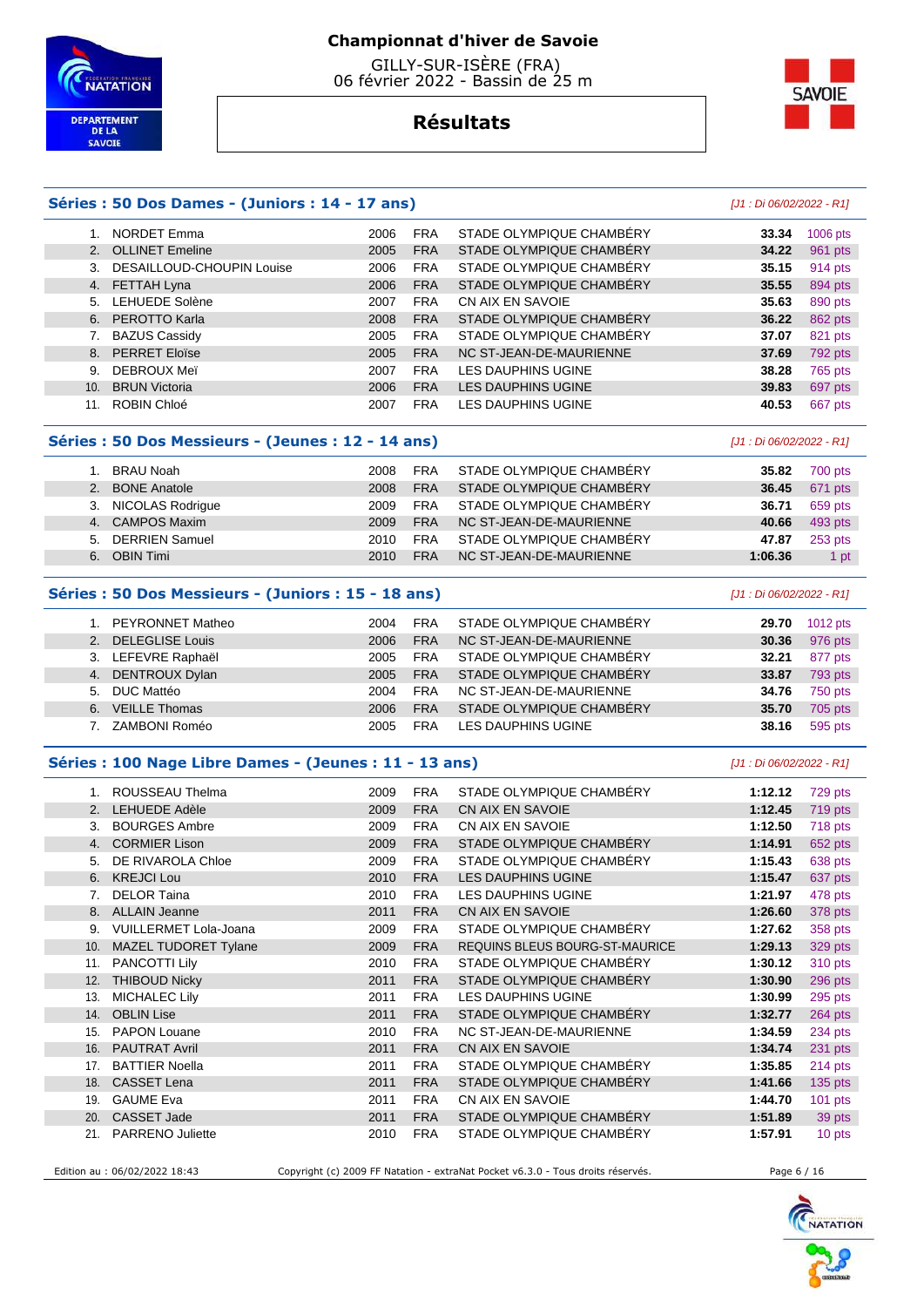



# **Résultats**

|                            | (Suite) Séries : 100 Nage Libre Dames - (Jeunes : 11 - 13 ans) |      |            |                                | [J1 : Di 06/02/2022 - R1] |                |
|----------------------------|----------------------------------------------------------------|------|------------|--------------------------------|---------------------------|----------------|
|                            | 22. POIRIER Romane                                             | 2011 | <b>FRA</b> | STADE OLYMPIQUE CHAMBERY       | 1:58.73                   | 7 pts          |
| $\qquad \qquad - -$        | <b>CHABERT PASTRE Clemence</b>                                 | 2011 | <b>FRA</b> | STADE OLYMPIQUE CHAMBÉRY       | <b>DSQ</b>                |                |
| $\qquad \qquad \cdots$     | <b>ASSIER Océane</b>                                           | 2009 | <b>FRA</b> | <b>LES DAUPHINS UGINE</b>      | <b>DNS</b> dec            |                |
| $\qquad \qquad \text{---}$ | <b>BELAIR Eulalie</b>                                          | 2009 | <b>FRA</b> | STADE OLYMPIQUE CHAMBÉRY       | <b>DNS</b> dec            |                |
| ---                        | <b>BOUNEMEUR Jenna</b>                                         | 2009 | <b>FRA</b> | STADE OLYMPIQUE CHAMBÉRY       | <b>DNS</b> dec            |                |
| $--$                       | MAKSIMOVIC Elena                                               | 2011 | <b>FRA</b> | CN AIX EN SAVOIE               | <b>DNS</b> dec            |                |
| $---$                      | <b>PLY Laura</b>                                               | 2010 | <b>FRA</b> | CN AIX EN SAVOIE               | <b>DNS</b> dec            |                |
|                            | Séries : 100 Nage Libre Dames - (Juniors : 14 - 17 ans)        |      |            |                                | [J1 : Di 06/02/2022 - R1] |                |
|                            | 1. BEATRIX Chloe                                               | 2006 | <b>FRA</b> | STADE OLYMPIQUE CHAMBÉRY       | 1:02.38                   | 1028 pts       |
|                            | 2. RICART Jade                                                 | 2006 | <b>FRA</b> | STADE OLYMPIQUE CHAMBÉRY       | 1:04.42                   | 961 pts        |
|                            | 3. PICOT Marie                                                 | 2008 | <b>FRA</b> | STADE OLYMPIQUE CHAMBÉRY       | 1:07.60                   | 861 pts        |
|                            | 4. LEFEBVRE GACHET Alice                                       | 2008 | <b>FRA</b> | CN AIX EN SAVOIE               | 1:08.35                   | 838 pts        |
| 5.                         | <b>JOBAZE Anouk</b>                                            | 2005 | <b>FRA</b> | REQUINS BLEUS BOURG-ST-MAURICE | 1:09.07                   | 817 pts        |
| 6.                         | <b>NIRDE Alannah</b>                                           | 2007 | <b>FRA</b> | STADE OLYMPIQUE CHAMBÉRY       | 1:10.88                   | 764 pts        |
| 7.                         | <b>BOSSI Manon</b>                                             | 2005 | <b>FRA</b> | STADE OLYMPIQUE CHAMBÉRY       | 1:11.20                   | 755 pts        |
| 8.                         | <b>BENOIT-LALLEMAND Candice</b>                                | 2005 | <b>FRA</b> | <b>LES DAUPHINS UGINE</b>      | 1:13.77                   | 683 pts        |
|                            | 9. KREJCI Zoé                                                  | 2007 | <b>FRA</b> | LES DAUPHINS UGINE             | 1:13.99                   | 677 pts        |
| 10.                        | <b>KOCOGLU Shérine</b>                                         | 2008 | <b>FRA</b> | CN AIX EN SAVOIE               | 1:14.22                   | 671 pts        |
| 11.                        | <b>AGUETTAZ Marine</b>                                         | 2007 | <b>FRA</b> | CN AIX EN SAVOIE               | 1:14.27                   | 669 pts        |
| 12.                        | <b>DIPAYEN Alexina</b>                                         | 2005 | <b>FRA</b> | NC ST-JEAN-DE-MAURIENNE        | 1:14.55                   | 662 pts        |
| 13.                        | <b>BENAMEUR Feryel</b>                                         | 2008 | <b>FRA</b> | STADE OLYMPIQUE CHAMBÉRY       | 1:15.23                   | 644 pts        |
| 14.                        | <b>DERRIEN Thelma</b>                                          | 2008 | <b>FRA</b> | STADE OLYMPIQUE CHAMBÉRY       | 1:16.24                   | 617 pts        |
|                            | 15. PERUGA Julia                                               | 2007 | <b>FRA</b> | NC ST-JEAN-DE-MAURIENNE        | 1:16.95                   | 599 pts        |
|                            | 16. CORNU Ilyana                                               | 2007 | <b>FRA</b> | LES DAUPHINS UGINE             | 1:17.05                   | 597 pts        |
| 17.                        | <b>BOUILLON Tatiana</b>                                        | 2005 | <b>FRA</b> | REQUINS BLEUS BOURG-ST-MAURICE | 1:18.38                   | <b>563 pts</b> |
| 18.                        | SORIANO CARTOUX Paloma                                         | 2008 | <b>FRA</b> | REQUINS BLEUS BOURG-ST-MAURICE | 1:18.67                   | 556 pts        |
| 19.                        | <b>DUBOIS BROUTIN Emma</b>                                     | 2006 | <b>FRA</b> | STADE OLYMPIQUE CHAMBÉRY       | 1:21.99                   | 477 pts        |
| 20.                        | <b>DELEGLISE Alice</b>                                         | 2005 | <b>FRA</b> | NC ST-JEAN-DE-MAURIENNE        | 1:22.27                   | 471 pts        |
|                            | 21. GEST Carla                                                 | 2007 | <b>FRA</b> | LES DAUPHINS UGINE             | 1:23.81                   | 437 pts        |
| 22.                        | <b>PARRENIN Mahe</b>                                           | 2007 | <b>FRA</b> | STADE OLYMPIQUE CHAMBÉRY       | 1:24.12                   | 430 pts        |
| 23.                        | <b>GERMAIN Faustine</b>                                        | 2006 | <b>FRA</b> | STADE OLYMPIQUE CHAMBERY       | 1:25.01                   | 411 pts        |
| 24.                        | MASSINI Andréa                                                 | 2006 | <b>FRA</b> | <b>LES DAUPHINS UGINE</b>      | 1:25.34                   | 404 pts        |
| 25.                        | <b>FOURNIER Zoe</b>                                            | 2007 | <b>FRA</b> | STADE OLYMPIQUE CHAMBÉRY       | 1:25.52                   | 401 pts        |
|                            | 26. HUTTAUX Lena                                               | 2005 | <b>FRA</b> | NC ST-JEAN-DE-MAURIENNE        | 1:27.25                   | 365 pts        |
|                            | 27. MARTIN Morgane                                             | 2005 | <b>FRA</b> | STADE OLYMPIQUE CHAMBÉRY       | 1:32.91                   | 261 pts        |
|                            | 28. FILLIARD Aude                                              | 2007 | <b>FRA</b> | STADE OLYMPIQUE CHAMBÉRY       | 1:35.46                   | $220$ pts      |
|                            | CONSTANTIN-FEJZOVIC Léna                                       | 2005 | <b>FRA</b> | LES DAUPHINS UGINE             | DNS dec                   |                |
|                            | Séries : 100 Nage Libre Dames - (Seniors : 18 ans et plus)     |      |            |                                | [J1 : Di 06/02/2022 - R1] |                |
|                            | 1. GERVASI Justine                                             | 2002 | <b>FRA</b> | STADE OLYMPIQUE CHAMBÉRY       | 1:01.60                   | 1054 pts       |
|                            | 2. PICHERIT Maïna                                              | 2003 | <b>FRA</b> | STADE OLYMPIQUE CHAMBÉRY       | 1:08.30                   | 840 pts        |
|                            | 3. BERTRAND Anne-Méline                                        | 2004 | <b>FRA</b> | LES DAUPHINS UGINE             | 1:20.05                   | 523 pts        |
|                            | --- CHATEL Anaïs                                               | 2004 | <b>FRA</b> | CN AIX EN SAVOIE               | <b>DNS</b> dec            |                |
|                            | --- VERGUET Lilas                                              | 2004 | <b>FRA</b> | CN AIX EN SAVOIE               | <b>DNS</b> dec            |                |
|                            | Séries : 100 Nage Libre Messieurs - (Avenirs : 6 - 11 ans)     |      |            |                                | [J1 : Di 06/02/2022 - R1] |                |
|                            |                                                                |      |            |                                |                           |                |

| 1. CLARET BERRAUD Hugo |  | 2011 FRA REQUINS BLEUS BOURG-ST-MAURICE | <b>1:35.18</b> 167 pts |  |
|------------------------|--|-----------------------------------------|------------------------|--|
| 2. COOTE Charles       |  | 2012 FRA REQUINS BLEUS BOURG-ST-MAURICE | $1:53.74$ 13 pts       |  |

Edition au : 06/02/2022 18:43 Copyright (c) 2009 FF Natation - extraNat Pocket v6.3.0 - Tous droits réservés. Page 7 / 16

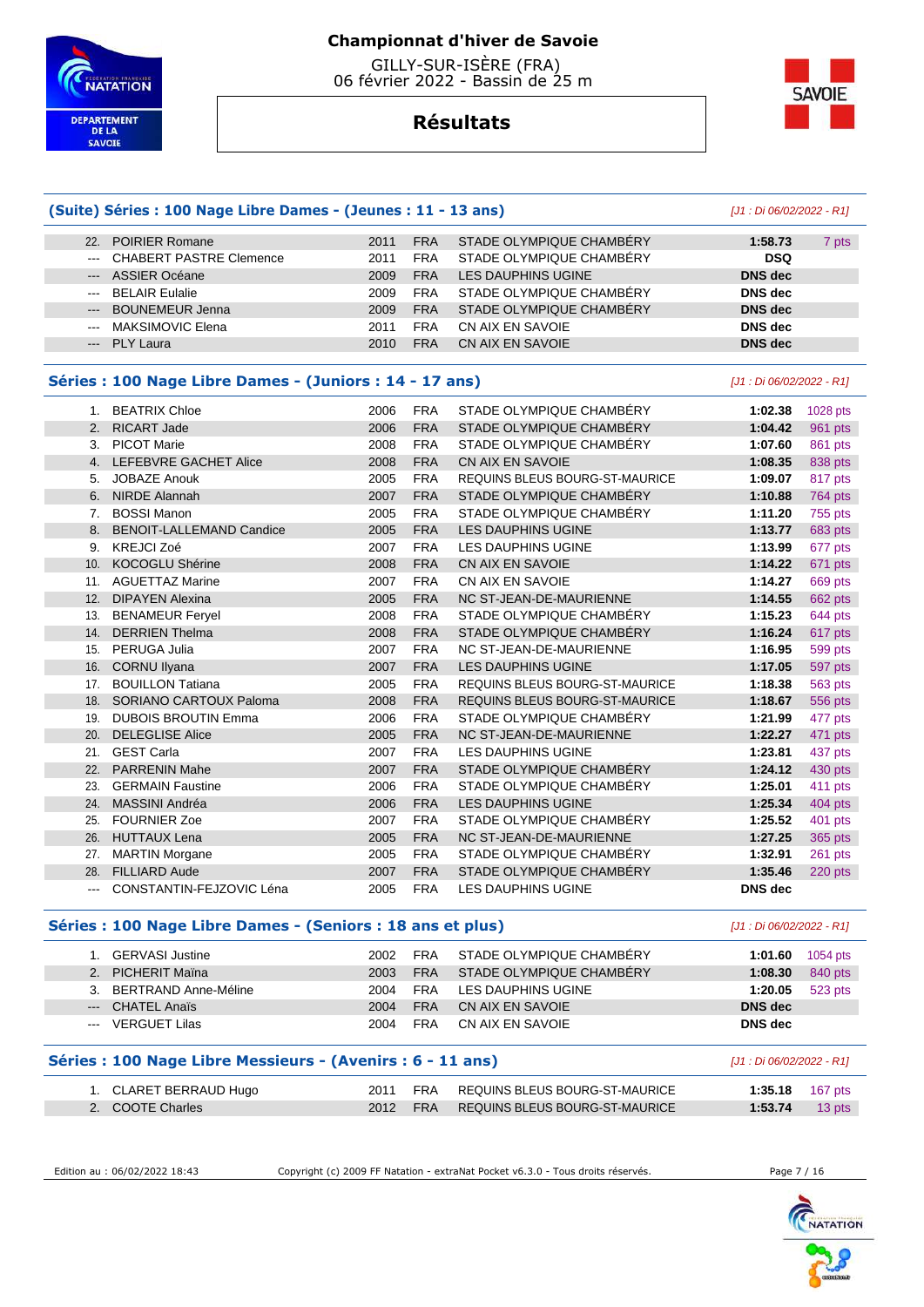



# **Résultats**

#### **Séries : 100 Nage Libre Messieurs - (Jeunes : 12 - 14 ans)** [J1 : Di 06/02/2022 - R1]

|    | <b>WILSON Alexandre</b>    | 2008 | <b>FRA</b> | STADE OLYMPIQUE CHAMBÉRY       | 1:09.42        | 665 pts |
|----|----------------------------|------|------------|--------------------------------|----------------|---------|
|    | 2. BELKHIR-CALIST Romain   | 2008 | <b>FRA</b> | STADE OLYMPIQUE CHAMBÉRY       | 1:09.52        | 662 pts |
| 3. | <b>HENRY Tristan</b>       | 2009 | <b>FRA</b> | STADE OLYMPIQUE CHAMBÉRY       | 1:13.88        | 555 pts |
|    | 4. SAKRI Mohamedali        | 2009 | <b>FRA</b> | STADE OLYMPIQUE CHAMBÉRY       | 1:16.10        | 504 pts |
|    | 5. PORRAL Nathan           | 2010 | <b>FRA</b> | STADE OLYMPIQUE CHAMBERY       | 1:17.14        | 481 pts |
|    | 6. DUNAND-CHATELLET Pierre | 2009 | <b>FRA</b> | LES DAUPHINS UGINE             | 1:22.00        | 380 pts |
|    | 7. GOUJON Ryan             | 2008 | <b>FRA</b> | CN AIX EN SAVOIE               | 1:22.20        | 376 pts |
|    | 8. ACHEZGAG Samy           | 2010 | <b>FRA</b> | STADE OLYMPIQUE CHAMBÉRY       | 1:27.71        | 277 pts |
| 9. | COOTE Henry                | 2010 | <b>FRA</b> | REQUINS BLEUS BOURG-ST-MAURICE | 1:42.88        | 82 pts  |
|    | --- LEMMENS Benoit         | 2008 | <b>FRA</b> | STADE OLYMPIQUE CHAMBÉRY       | <b>DNS</b> dec |         |
|    |                            |      |            |                                |                |         |

#### **Séries : 100 Nage Libre Messieurs - (Juniors : 15 - 18 ans)** [J1 : Di 06/02/2022 - R1]

 1. LAPORTE Thomas 2004 FRA STADE OLYMPIQUE CHAMBÉRY **56.80** 1030 pts 2. TEYPAZ Corentin 2004 FRA LES DAUPHINS UGINE **58.67** 971 pts 3. LEFEVRE Raphaël 2005 FRA STADE OLYMPIQUE CHAMBÉRY **59.12** 957 pts 4. EXCOFFON Thibaut 2005 FRA STADE OLYMPIQUE CHAMBÉRY **59.53** 944 pts 5. WILSON Benjamin 2006 FRA STADE OLYMPIQUE CHAMBÉRY **59.90** 933 pts 6. VEILLE Kherian 2005 FRA STADE OLYMPIQUE CHAMBÉRY **1:00.64** 910 pts 7. BEAUDOU Tim 2005 FRA REQUINS BLEUS BOURG-ST-MAURICE **1:01.67** 879 pts 8. JOUTY Romain 2005 FRA STADE OLYMPIQUE CHAMBÉRY **1:01.68** 879 pts 9. BASILICO Corentin 2007 FRA STADE OLYMPIQUE CHAMBÉRY **1:02.64** 851 pts 10. DENTROUX Jordan 2005 FRA STADE OLYMPIQUE CHAMBÉRY **1:03.71** 820 pts 11. DUVAL Clément 2005 FRA STADE OLYMPIQUE CHAMBÉRY **1:04.86** 787 pts 12. BONY Hugo 2006 FRA STADE OLYMPIQUE CHAMBÉRY **1:05.17** 779 pts 13. ROUX Sacha 2007 FRA REQUINS BLEUS BOURG-ST-MAURICE **1:08.19** 697 pts 14. PIZZALE Morgan 2007 FRA CN AIX EN SAVOIE **1:11.56** 611 pts 15. KLEIN Paul 2006 FRA STADE OLYMPIQUE CHAMBÉRY **1:12.35** 591 pts 16. BONNET Mathieu 2007 FRA LES DAUPHINS UGINE **1:14.48** 541 pts 17. BRUN Enzo 2007 FRA REQUINS BLEUS BOURG-ST-MAURICE **1:16.85** 487 pts 18. PERROT Matisse 2006 FRA STADE OLYMPIQUE CHAMBÉRY **1:20.88** 402 pts 19. BARON Florian 2007 FRA LES DAUPHINS UGINE **1:30.98** 225 pts --- CHARVIER Baptiste 2006 FRA STADE OLYMPIQUE CHAMBÉRY **DNS dec**  --- VAN NIJNATTEN Pablo 2005 FRA STADE OLYMPIQUE CHAMBÉRY **DNS dec** 

#### **Séries : 200 4 Nages Dames - (Jeunes : 11 - 13 ans)** [J1 : Di 06/02/2022 - R2]

|     | <b>BOURGES Ambre</b>         | 2009 | <b>FRA</b> | CN AIX EN SAVOIE                      | 2:54.43 | 738 pts |
|-----|------------------------------|------|------------|---------------------------------------|---------|---------|
| 2.  | ROUSSEAU Thelma              | 2009 | <b>FRA</b> | STADE OLYMPIQUE CHAMBERY              | 2:57.84 | 700 pts |
| 3.  | LEHUEDE Adèle                | 2009 | <b>FRA</b> | CN AIX EN SAVOIE                      | 3:01.71 | 657 pts |
|     | 4. KREJCI Lou                | 2010 | <b>FRA</b> | LES DAUPHINS UGINE                    | 3:04.99 | 623 pts |
|     | 5. DE RIVAROLA Chloe         | 2009 | <b>FRA</b> | STADE OLYMPIQUE CHAMBERY              | 3:05.02 | 622 pts |
| 6.  | <b>THIBOUD Emy</b>           | 2010 | <b>FRA</b> | STADE OLYMPIQUE CHAMBERY              | 3:15.87 | 514 pts |
| 7.  | QUARD Matylde                | 2010 | <b>FRA</b> | NC ST-JEAN-DE-MAURIENNE               | 3:19.38 | 481 pts |
|     | 8. DELOR Taina               | 2010 | <b>FRA</b> | <b>LES DAUPHINS UGINE</b>             | 3:22.09 | 457 pts |
| 9.  | <b>ALLAIN Jeanne</b>         | 2011 | <b>FRA</b> | CN AIX EN SAVOIE                      | 3:27.87 | 406 pts |
| 10. | <b>MAZEL TUDORET Tylane</b>  | 2009 | <b>FRA</b> | <b>REQUINS BLEUS BOURG-ST-MAURICE</b> | 3:38.13 | 324 pts |
| 11. | <b>THIBOUD Nicky</b>         | 2011 | <b>FRA</b> | STADE OLYMPIQUE CHAMBERY              | 3:39.40 | 315 pts |
| 12. | <b>VUILLERMET Lola-Joana</b> | 2009 | <b>FRA</b> | STADE OLYMPIQUE CHAMBERY              | 3:47.55 | 257 pts |
| 13. | <b>DUBOIS-BROUTIN Manon</b>  | 2011 | <b>FRA</b> | STADE OLYMPIQUE CHAMBERY              | 4:01.22 | 173 pts |

#### **Séries : 200 4 Nages Dames - (Juniors : 14 - 17 ans)** [J1 : Di 06/02/2022 - R2]

| 1. OLLINET Emeline            | 2005 | FRA | STADE OLYMPIQUE CHAMBERY                                                        | 2:42.01     | 886 pts |
|-------------------------------|------|-----|---------------------------------------------------------------------------------|-------------|---------|
| Edition au : 06/02/2022 18:43 |      |     | Copyright (c) 2009 FF Natation - extraNat Pocket v6.3.0 - Tous droits réservés. | Page 8 / 16 |         |

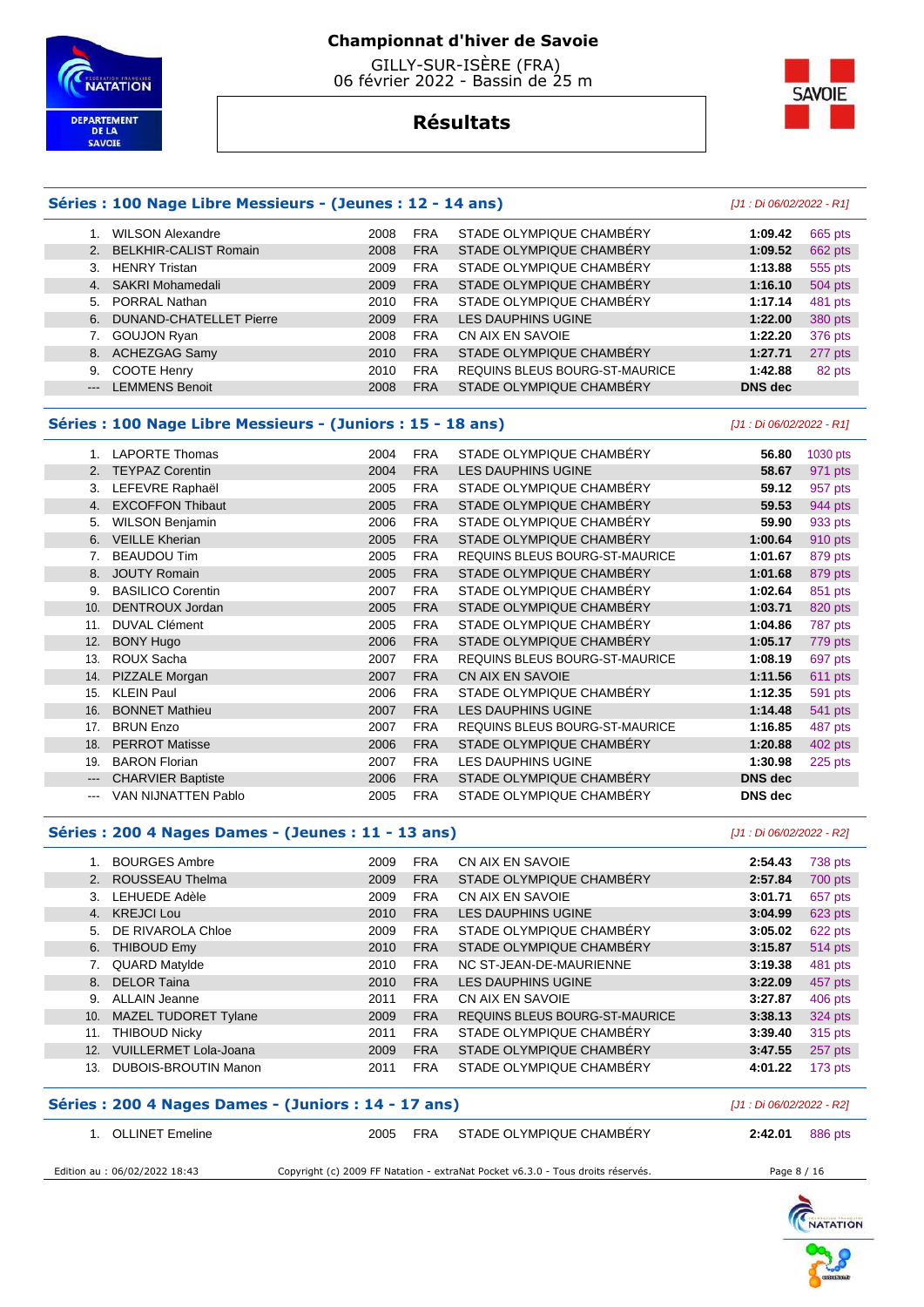

 GILLY-SUR-ISÈRE (FRA) 06 février 2022 - Bassin de 25 m



# **Résultats**

|                 | (Suite) Séries : 200 4 Nages Dames - (Juniors : 14 - 17 ans) |      |            |                                       | [J1 : Di 06/02/2022 - R2] |                     |
|-----------------|--------------------------------------------------------------|------|------------|---------------------------------------|---------------------------|---------------------|
|                 | 2. LOPEZ Manon                                               | 2008 | <b>FRA</b> | CN AIX EN SAVOIE                      | 2:42.36                   | 882 pts             |
|                 | 3. PICOT Marie                                               | 2008 | <b>FRA</b> | STADE OLYMPIQUE CHAMBÉRY              | 2:43.75                   | 865 pts             |
|                 | 4. JOBAZE Anouk                                              | 2005 | <b>FRA</b> | REQUINS BLEUS BOURG-ST-MAURICE        | 2:52.86                   | <b>756 pts</b>      |
|                 | 5. BAZUS Cassidy                                             | 2005 | <b>FRA</b> | STADE OLYMPIQUE CHAMBÉRY              | 2:53.06                   | 754 pts             |
|                 | 6. LEHUEDE Solène                                            | 2007 | <b>FRA</b> | CN AIX EN SAVOIE                      | 2:53.25                   | 751 pts             |
|                 | 7. BENOIT-LALLEMAND Candice                                  | 2005 | <b>FRA</b> | LES DAUPHINS UGINE                    | 3:01.66                   | 658 pts             |
|                 | 8. KOCOGLU Shérine                                           | 2008 | <b>FRA</b> | CN AIX EN SAVOIE                      | 3:03.67                   | 636 pts             |
|                 | 9. DIPAYEN Alexina                                           | 2005 | <b>FRA</b> | NC ST-JEAN-DE-MAURIENNE               | 3:06.98                   | 602 pts             |
| 10 <sub>1</sub> | <b>DERRIEN Thelma</b>                                        | 2008 | <b>FRA</b> | STADE OLYMPIQUE CHAMBERY              | 3:11.00                   | <b>561 pts</b>      |
|                 | 11. HIVOZ Aïnoa                                              | 2008 | <b>FRA</b> | <b>REQUINS BLEUS BOURG-ST-MAURICE</b> | 3:22.55                   | 452 pts             |
| 12.             | <b>BOUILLON Tatiana</b>                                      | 2005 | <b>FRA</b> | REQUINS BLEUS BOURG-ST-MAURICE        | 3:24.18                   | 438 pts             |
|                 | 13. GEST Carla                                               | 2007 | <b>FRA</b> | LES DAUPHINS UGINE                    | 3:28.42                   | 402 pts             |
| 14.             | MASSINI Andréa                                               | 2006 | <b>FRA</b> | <b>LES DAUPHINS UGINE</b>             | 3:37.75                   | 327 pts             |
|                 | Séries : 200 4 Nages Dames - (Seniors : 18 ans et plus)      |      |            |                                       | [J1 : Di 06/02/2022 - R2] |                     |
|                 | 1. GRAFTIAUX Marie                                           | 1995 | FRA        | CN AIX EN SAVOIE                      | 3:35.92                   | 341 pts             |
|                 | Séries : 200 4 Nages Messieurs - (Avenirs : 6 - 11 ans)      |      |            |                                       | [J1 : Di 06/02/2022 - R2] |                     |
|                 | --- CLARET BERRAUD Hugo                                      | 2011 | <b>FRA</b> | REQUINS BLEUS BOURG-ST-MAURICE        | <b>DSQ</b>                |                     |
|                 | Séries : 200 4 Nages Messieurs - (Jeunes : 12 - 14 ans)      |      |            |                                       | [J1 : Di 06/02/2022 - R2] |                     |
| 1.              | <b>BONE Anatole</b>                                          | 2008 | <b>FRA</b> | STADE OLYMPIQUE CHAMBÉRY              | 2:49.96                   | 617 pts             |
|                 | 2. NICOLAS Rodrigue                                          | 2009 | <b>FRA</b> | STADE OLYMPIQUE CHAMBERY              | 2:51.61                   | 599 pts             |
|                 | 3. WILSON Alexandre                                          | 2008 | <b>FRA</b> | STADE OLYMPIQUE CHAMBÉRY              | 2:51.68                   | 598 pts             |
|                 | 4. BRAU Noah                                                 | 2008 | <b>FRA</b> | STADE OLYMPIQUE CHAMBÉRY              | 2:55.91                   | 553 pts             |
| 5.              | <b>CAMPOS Maxim</b>                                          | 2009 | <b>FRA</b> | NC ST-JEAN-DE-MAURIENNE               | 3:08.49                   | 430 pts             |
|                 | 6. ACHEZGAG Samy                                             | 2010 | <b>FRA</b> | STADE OLYMPIQUE CHAMBÉRY              | 3:30.90                   | 248 pts             |
|                 | Séries: 200 4 Nages Messieurs - (Juniors: 15 - 18 ans)       |      |            |                                       | [J1 : Di 06/02/2022 - R2] |                     |
|                 | 1. EXCOFFON Thibaut                                          | 2005 | <b>FRA</b> | STADE OLYMPIQUE CHAMBÉRY              | 2:29.22                   | 866 pts             |
|                 | 2. VEILLE Kherian                                            | 2005 | <b>FRA</b> | STADE OLYMPIQUE CHAMBÉRY              | 2:30.85                   | 845 pts             |
| 3.              | <b>BASILICO Corentin</b>                                     | 2007 | <b>FRA</b> | STADE OLYMPIQUE CHAMBÉRY              | 2:42.91                   | 697 pts             |
|                 | 4. VEILLE Thomas                                             | 2006 | <b>FRA</b> | STADE OLYMPIQUE CHAMBERY              | 2:51.06                   | 605 pts             |
| 5.              | ZAMBONI Roméo                                                | 2005 | <b>FRA</b> | LES DAUPHINS UGINE                    | 2:53.76                   | 575 pts             |
|                 | 6. BRUN Enzo                                                 | 2007 | <b>FRA</b> | REQUINS BLEUS BOURG-ST-MAURICE        | 3:13.37                   | <b>386 pts</b>      |
|                 | Séries : 100 Papillon Dames - (Jeunes : 11 - 13 ans)         |      |            |                                       | [J1 : Di 06/02/2022 - R2] |                     |
|                 | 1. CORMIER Lison                                             | 2009 | <b>FRA</b> | STADE OLYMPIQUE CHAMBÉRY              | 1:26.06                   | 624 pts             |
|                 |                                                              | 2009 | <b>FRA</b> | STADE OLYMPIQUE CHAMBÉRY              | 1:26.21                   | 621 pts             |
|                 | 2. BASILICO Emmy                                             |      |            |                                       |                           |                     |
|                 | Séries : 100 Papillon Dames - (Juniors : 14 - 17 ans)        |      |            |                                       | [J1 : Di 06/02/2022 - R2] |                     |
|                 | 1. BEATRIX Chloe                                             | 2006 | <b>FRA</b> | STADE OLYMPIQUE CHAMBÉRY              | 1:08.81                   |                     |
|                 | 2. LEFEBVRE GACHET Alice                                     | 2008 | <b>FRA</b> | CN AIX EN SAVOIE                      | 1:18.32                   | 1035 pts<br>796 pts |
|                 | 3. RICART Jade                                               | 2006 | <b>FRA</b> | STADE OLYMPIQUE CHAMBÉRY              | 1:19.87                   | 760 pts             |
|                 | 4. CORNU Ilyana                                              | 2007 | <b>FRA</b> | LES DAUPHINS UGINE                    | 1:27.99                   | 585 pts             |
|                 | 5. NIRDE Alannah                                             | 2007 | <b>FRA</b> | STADE OLYMPIQUE CHAMBÉRY              | 1:29.50                   | 555 pts             |
|                 | 6. KREJCI Zoé                                                | 2007 | <b>FRA</b> | LES DAUPHINS UGINE                    | 1:31.93                   |                     |
|                 | 7. HUTTAUX Lena                                              | 2005 | <b>FRA</b> | NC ST-JEAN-DE-MAURIENNE               | 1:39.76                   | 508 pts<br>372 pts  |

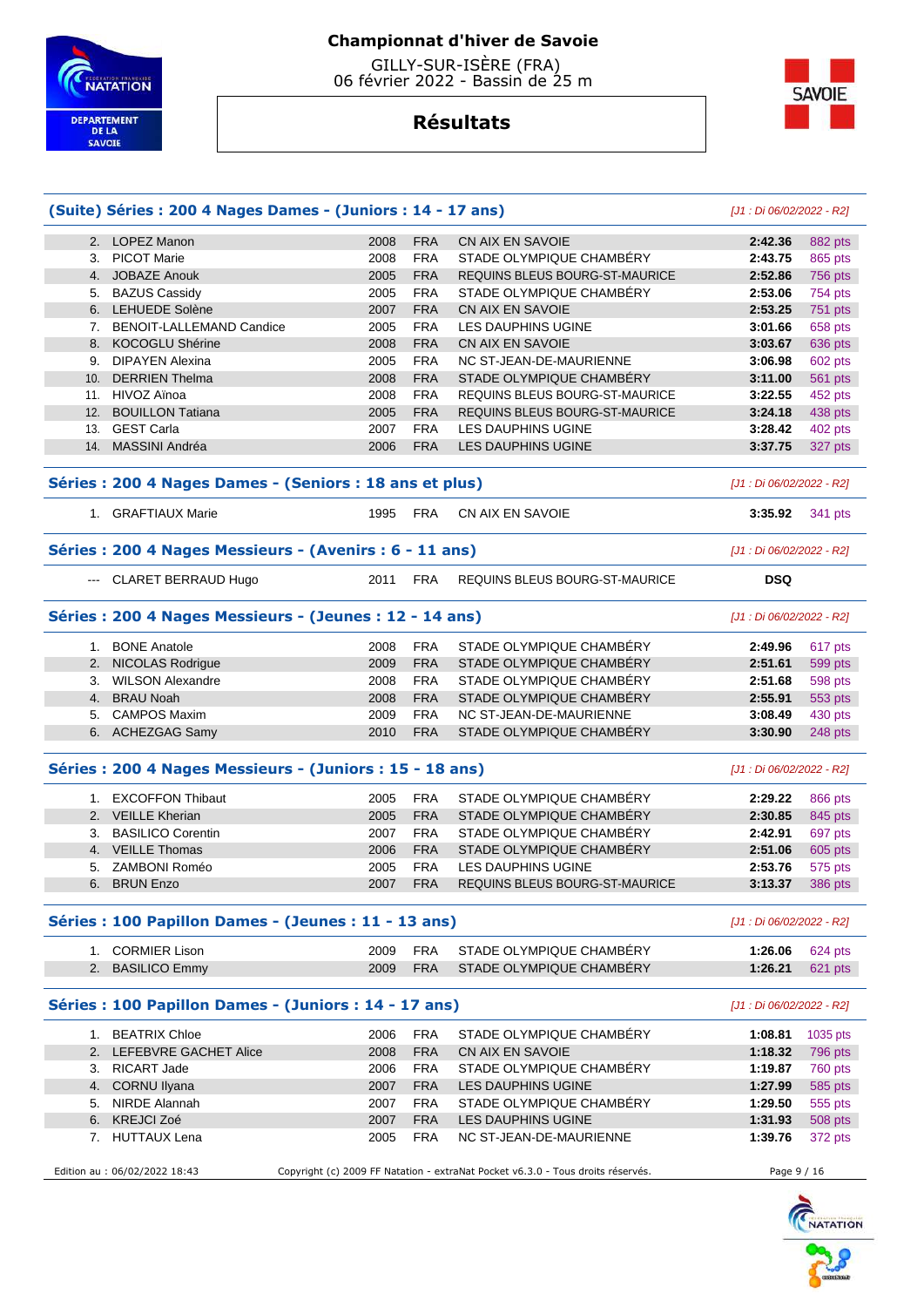

# **Résultats**



|                            | Séries : 100 Papillon Dames - (Seniors : 18 ans et plus)  |                           |            |                                | [J1 : Di 06/02/2022 - R2] |           |
|----------------------------|-----------------------------------------------------------|---------------------------|------------|--------------------------------|---------------------------|-----------|
|                            | 1. BERTRAND Anne-Méline                                   | 2004                      | <b>FRA</b> | LES DAUPHINS UGINE             | 1:35.28                   | 447 pts   |
|                            | --- VERGUET Lilas                                         | 2004                      | <b>FRA</b> | CN AIX EN SAVOIE               | <b>DNS dec</b>            |           |
|                            |                                                           |                           |            |                                |                           |           |
|                            | Séries : 100 Papillon Messieurs - (Avenirs : 6 - 11 ans)  |                           |            |                                | [J1 : Di 06/02/2022 - R2] |           |
|                            | 1. CLARET BERRAUD Hugo                                    | 2011                      | <b>FRA</b> | REQUINS BLEUS BOURG-ST-MAURICE | 1:56.06                   | 81 pts    |
|                            | Séries : 100 Papillon Messieurs - (Jeunes : 12 - 14 ans)  |                           |            |                                | [J1 : Di 06/02/2022 - R2] |           |
|                            | 1. HENRY Tristan                                          | 2009                      | <b>FRA</b> | STADE OLYMPIQUE CHAMBERY       | 1:24.10                   | 518 pts   |
| 2.                         | <b>GOUJON Ryan</b>                                        | 2008                      | <b>FRA</b> | CN AIX EN SAVOIE               | 1:38.29                   | 277 pts   |
|                            |                                                           |                           |            |                                |                           |           |
|                            | Séries : 100 Papillon Messieurs - (Juniors : 15 - 18 ans) | [J1 : Di 06/02/2022 - R2] |            |                                |                           |           |
|                            | 1. LEFEVRE Raphaël                                        | 2005                      | <b>FRA</b> | STADE OLYMPIQUE CHAMBERY       | 1:03.80                   | 991 pts   |
| 2.                         | DENTROUX Jordan                                           | 2005                      | <b>FRA</b> | STADE OLYMPIQUE CHAMBÉRY       | 1:15.21                   | 706 pts   |
|                            | 3. ROUX Sacha                                             | 2007                      | <b>FRA</b> | REQUINS BLEUS BOURG-ST-MAURICE | 1:17.34                   | 658 pts   |
|                            | 4. DUVAL Clément                                          | 2005                      | <b>FRA</b> | STADE OLYMPIQUE CHAMBÉRY       | 1:18.59                   | 631 pts   |
|                            | 5. PIZZALE Morgan                                         | 2007                      | <b>FRA</b> | CN AIX EN SAVOIE               | 1:24.97                   | 501 pts   |
|                            | Séries : 50 Brasse Dames - (Jeunes : 11 - 13 ans)         |                           |            |                                | [J1 : Di 06/02/2022 - R2] |           |
|                            | 1. MALZAC Louise                                          | 2010                      | <b>FRA</b> | STADE OLYMPIQUE CHAMBÉRY       | 41.44                     | 786 pts   |
|                            | 2. ALLAIN Jeanne                                          | 2011                      | <b>FRA</b> | CN AIX EN SAVOIE               | 50.32                     | 441 pts   |
|                            | 3. BASTIÉ Alice                                           | 2010                      | <b>FRA</b> | CN AIX EN SAVOIE               | 50.63                     | 430 pts   |
| 4.                         | <b>DENIS Lily</b>                                         | 2010                      | <b>FRA</b> | STADE OLYMPIQUE CHAMBÉRY       | 51.14                     | 414 pts   |
| 5.                         | <b>DARDENNE Laura</b>                                     | 2010                      | <b>FRA</b> | CN AIX EN SAVOIE               | 51.66                     | 397 pts   |
|                            | 6. PAPON Louane                                           | 2010                      | <b>FRA</b> | NC ST-JEAN-DE-MAURIENNE        | 51.94                     | 388 pts   |
|                            | 7. PANCOTTI Lily                                          | 2010                      | <b>FRA</b> | STADE OLYMPIQUE CHAMBÉRY       | 54.18                     | 321 pts   |
| 8.                         | <b>OBLIN Lise</b>                                         | 2011                      | <b>FRA</b> | STADE OLYMPIQUE CHAMBÉRY       | 54.42                     | 315 pts   |
|                            | 9. ALLAIS Julie                                           | 2011                      | <b>FRA</b> | CN AIX EN SAVOIE               | 54.51                     | 312 pts   |
| 10.                        | <b>PARRENO Juliette</b>                                   | 2010                      | <b>FRA</b> | STADE OLYMPIQUE CHAMBÉRY       | 54.98                     | 299 pts   |
|                            | 11. IDEE-GALLET Eloïse                                    | 2010                      | <b>FRA</b> | STADE OLYMPIQUE CHAMBÉRY       | 55.08                     | 296 pts   |
| 12.                        | <b>DUBOIS-BROUTIN Manon</b>                               | 2011                      | <b>FRA</b> | STADE OLYMPIQUE CHAMBÉRY       | 55.74                     | 279 pts   |
|                            | 13. BATTIER Noella                                        | 2011                      | <b>FRA</b> | STADE OLYMPIQUE CHAMBÉRY       | 57.02                     | 246 pts   |
|                            | 14. BRAU Thais                                            | 2011                      | <b>FRA</b> | STADE OLYMPIQUE CHAMBÉRY       | 57.77                     | 227 pts   |
|                            | 15. CASSET Lena                                           | 2011                      | <b>FRA</b> | STADE OLYMPIQUE CHAMBÉRY       | 58.12                     | 219 pts   |
| 16.                        | <b>DEVIGNE Lucie</b>                                      | 2011                      | <b>FRA</b> | STADE OLYMPIQUE CHAMBÉRY       | 1:01.63                   | $145$ pts |
|                            | 17. DEPREZ Emma                                           | 2011                      | <b>FRA</b> | CN AIX EN SAVOIE               | 1:01.68                   | 144 $pts$ |
| 18.                        | CASSET Jade                                               | 2011                      | <b>FRA</b> | STADE OLYMPIQUE CHAMBÉRY       | 1:05.27                   | 83 pts    |
| 19.                        | <b>GAUME Eva</b>                                          | 2011                      | <b>FRA</b> | CN AIX EN SAVOIE               | 1:05.64                   | 78 pts    |
|                            | 20. POIRIER Romane                                        | 2011                      | <b>FRA</b> | STADE OLYMPIQUE CHAMBERY       | 1:07.84                   | 50 pts    |
|                            | 21. DURIX Pauline                                         | 2011                      | <b>FRA</b> | CN AIX EN SAVOIE               | 1:11.72                   | 16 pts    |
| 22.                        | <b>CHABERT PASTRE Clemence</b>                            | 2011                      | <b>FRA</b> | STADE OLYMPIQUE CHAMBÉRY       | 1:13.85                   | 5 pts     |
| ---                        | <b>BELAIR Eulalie</b>                                     | 2009                      | FRA        | STADE OLYMPIQUE CHAMBÉRY       | DNS dec                   |           |
| ---                        | <b>BOUNEMEUR Jenna</b>                                    | 2009                      | <b>FRA</b> | STADE OLYMPIQUE CHAMBÉRY       | DNS dec                   |           |
| $\qquad \qquad \text{---}$ | <b>MAKSIMOVIC Elena</b>                                   | 2011                      | <b>FRA</b> | CN AIX EN SAVOIE               | DNS dec                   |           |
| $\qquad \qquad - -$        | <b>PLY Laura</b>                                          | 2010                      | <b>FRA</b> | CN AIX EN SAVOIE               | <b>DNS</b> dec            |           |

#### **Séries : 50 Brasse Dames - (Juniors : 14 - 17 ans)** [J1 : Di 06/02/2022 - R2]

| 1. PICOT Marie<br>2. LEHUEDE Solène<br>3. DEBROUX Meï | 2008<br>2007<br>2007 | FRA<br>FRA<br>FRA | STADE OLYMPIQUE CHAMBÉRY<br>CN AIX EN SAVOIE<br>LES DAUPHINS UGINE              | 39.86<br>41.05 | 857 pts<br>803 pts<br>41.09 801 pts |
|-------------------------------------------------------|----------------------|-------------------|---------------------------------------------------------------------------------|----------------|-------------------------------------|
| Edition au : 06/02/2022 18:43                         |                      |                   | Copyright (c) 2009 FF Natation - extraNat Pocket v6.3.0 - Tous droits réservés. | Page 10 / 16   |                                     |

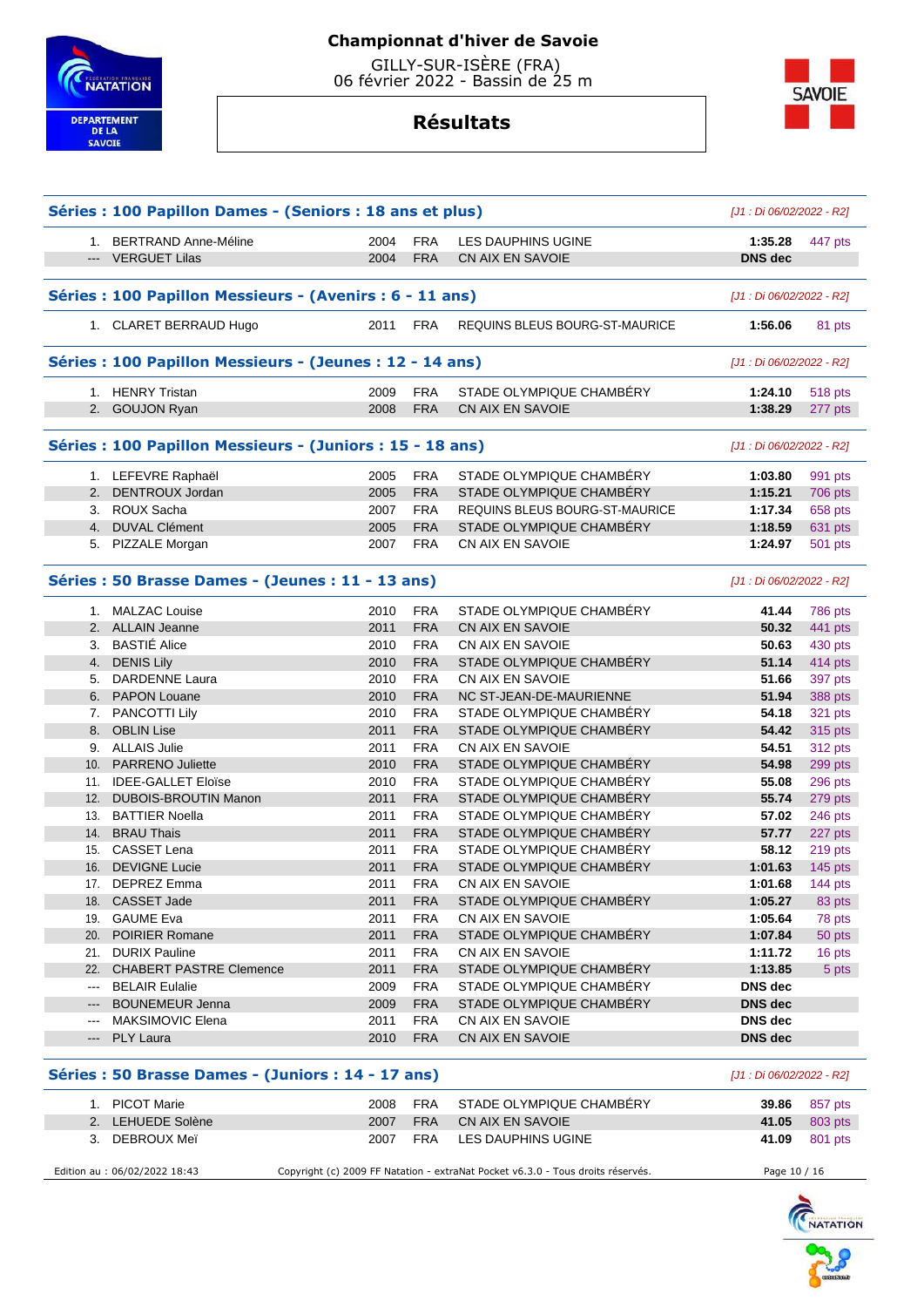

 GILLY-SUR-ISÈRE (FRA) 06 février 2022 - Bassin de 25 m



# **Résultats**

|            |                                                                           | (Suite) Séries : 50 Brasse Dames - (Juniors : 14 - 17 ans) |                          |                                                            | [J1 : Di 06/02/2022 - R2]            |                                                                                      |
|------------|---------------------------------------------------------------------------|------------------------------------------------------------|--------------------------|------------------------------------------------------------|--------------------------------------|--------------------------------------------------------------------------------------|
|            | 4. BEATRIX Chloe                                                          | 2006                                                       | <b>FRA</b>               | STADE OLYMPIQUE CHAMBERY                                   | 41.92                                | 764 pts                                                                              |
|            | 5. MOUSSIE Lili                                                           | 2008                                                       | <b>FRA</b>               | CN AIX EN SAVOIE                                           | 42.49                                | 740 pts                                                                              |
|            | 6. BOSSI Manon                                                            | 2005                                                       | <b>FRA</b>               | STADE OLYMPIQUE CHAMBERY                                   | 42.66                                | 732 pts                                                                              |
|            | 7. LOPEZ Manon                                                            | 2008                                                       | <b>FRA</b>               | CN AIX EN SAVOIE                                           | 42.85                                | 724 pts                                                                              |
|            | 8. PEROTTO Karla                                                          | 2008                                                       | <b>FRA</b>               | STADE OLYMPIQUE CHAMBÉRY                                   | 43.90                                | 680 pts                                                                              |
|            | 9. BENAMEUR Feryel                                                        | 2008                                                       | <b>FRA</b>               | STADE OLYMPIQUE CHAMBÉRY                                   | 43.93                                | 679 pts                                                                              |
|            | 10. CITTADINI MOLLIEX Audrey                                              | 2007                                                       | <b>FRA</b>               | LES DAUPHINS UGINE                                         | 44.32                                | 663 pts                                                                              |
|            | 11. AGUETTAZ Marine                                                       | 2007                                                       | <b>FRA</b>               | CN AIX EN SAVOIE                                           | 44.40                                | 660 pts                                                                              |
| 12.        | <b>DUBOIS BROUTIN Emma</b>                                                | 2006                                                       | <b>FRA</b>               | STADE OLYMPIQUE CHAMBÉRY                                   | 45.27                                | 625 pts                                                                              |
| 13.        | <b>LOISON Chloé</b>                                                       | 2007                                                       | <b>FRA</b>               | CN AIX EN SAVOIE                                           | 46.40                                | 581 pts                                                                              |
| 14.        | <b>DIPAYEN Alexina</b>                                                    | 2005                                                       | <b>FRA</b>               | NC ST-JEAN-DE-MAURIENNE                                    | 46.49                                | 577 pts                                                                              |
|            | 15. FILLIARD Aude                                                         | 2007                                                       | <b>FRA</b>               | STADE OLYMPIQUE CHAMBÉRY                                   | 47.88                                | 525 pts                                                                              |
|            | 16. GERMAIN Faustine                                                      | 2006                                                       | <b>FRA</b>               | STADE OLYMPIQUE CHAMBÉRY                                   | 49.53                                | 467 pts                                                                              |
|            | 17. PARRENIN Mahe                                                         | 2007                                                       | <b>FRA</b>               | STADE OLYMPIQUE CHAMBERY                                   | 49.98                                | 452 pts                                                                              |
|            | 18. PERUGA Julia                                                          | 2007                                                       | <b>FRA</b>               | NC ST-JEAN-DE-MAURIENNE                                    | 50.58                                | 432 pts                                                                              |
| $---$      | CONSTANTIN-FEJZOVIC Léna                                                  | 2005                                                       | <b>FRA</b>               | <b>LES DAUPHINS UGINE</b>                                  | <b>DNS</b> dec                       |                                                                                      |
| ---        | <b>DELEGLISE Alice</b>                                                    | 2005                                                       | <b>FRA</b>               | NC ST-JEAN-DE-MAURIENNE                                    | <b>DNS</b> dec                       |                                                                                      |
|            | Séries : 50 Brasse Dames - (Seniors : 18 ans et plus)                     |                                                            |                          |                                                            | [J1 : Di 06/02/2022 - R2]            |                                                                                      |
|            | --- CHATEL Anaïs                                                          | 2004                                                       | <b>FRA</b>               | CN AIX EN SAVOIE                                           | <b>DNS</b> dec                       |                                                                                      |
|            | Séries : 50 Brasse Messieurs - (Avenirs : 6 - 11 ans)<br>1. COOTE Charles | 2012                                                       | FRA                      | REQUINS BLEUS BOURG-ST-MAURICE                             | [J1 : Di 06/02/2022 - R2]<br>1:00.95 | 90 pts                                                                               |
|            |                                                                           |                                                            |                          |                                                            |                                      |                                                                                      |
|            | Séries : 50 Brasse Messieurs - (Jeunes : 12 - 14 ans)                     |                                                            |                          |                                                            | [J1 : Di 06/02/2022 - R2]            |                                                                                      |
|            | 1. COMBET Ethan                                                           |                                                            |                          |                                                            |                                      |                                                                                      |
|            |                                                                           | 2008                                                       | <b>FRA</b>               | STADE OLYMPIQUE CHAMBÉRY                                   | 43.48                                |                                                                                      |
|            | 2. WILSON Alexandre                                                       | 2008                                                       | <b>FRA</b>               | STADE OLYMPIQUE CHAMBÉRY                                   | 44.63                                |                                                                                      |
| 3.         | DA SILVA Flavio                                                           | 2008                                                       | <b>FRA</b>               | NC ST-JEAN-DE-MAURIENNE                                    | 46.58                                |                                                                                      |
|            | 4. SAKRI Mohamedali                                                       | 2009                                                       | <b>FRA</b>               | STADE OLYMPIQUE CHAMBÉRY                                   | 50.05                                |                                                                                      |
|            | 5. ACHEZGAG Samy                                                          | 2010                                                       | <b>FRA</b>               | STADE OLYMPIQUE CHAMBÉRY                                   | 51.68                                |                                                                                      |
|            | 6. CITTADINI-MOLLIEX Théo                                                 | 2010                                                       | <b>FRA</b>               | LES DAUPHINS UGINE                                         | 52.88                                |                                                                                      |
|            | 7. COOTE Henry<br>8. DERRIEN Samuel                                       | 2010<br>2010                                               | <b>FRA</b><br><b>FRA</b> | REQUINS BLEUS BOURG-ST-MAURICE<br>STADE OLYMPIQUE CHAMBÉRY | 54.23<br>57.48                       |                                                                                      |
|            | Séries : 50 Brasse Messieurs - (Juniors : 15 - 18 ans)                    |                                                            |                          |                                                            | [J1 : Di 06/02/2022 - R2]            | 540 pts<br>499 pts<br>433 pts<br>326 pts<br>282 pts<br>251 pts<br>218 pts<br>149 pts |
|            | 1. MILETIC Nicolas                                                        | 2005                                                       | <b>FRA</b>               | CN AIX EN SAVOIE                                           | 32.49                                | 1017 pts                                                                             |
|            | 2. LEFEVRE Tim                                                            |                                                            |                          | NC ST-JEAN-DE-MAURIENNE                                    |                                      |                                                                                      |
|            |                                                                           | 2006                                                       | <b>FRA</b>               |                                                            | 32.67                                | 1008 pts                                                                             |
| 3.         | PEYRONNET Matheo<br>4. EXCOFFON Thibaut                                   | 2004<br>2005                                               | FRA<br><b>FRA</b>        | STADE OLYMPIQUE CHAMBERY<br>STADE OLYMPIQUE CHAMBERY       | 32.91<br>33.42                       | 996 pts                                                                              |
|            |                                                                           |                                                            |                          |                                                            |                                      | 971 pts                                                                              |
| 5.         | <b>TEYPAZ Corentin</b>                                                    | 2004                                                       | <b>FRA</b>               | LES DAUPHINS UGINE                                         | 33.70                                |                                                                                      |
|            | 6. DENTROUX Dylan                                                         | 2005                                                       | <b>FRA</b>               | STADE OLYMPIQUE CHAMBÉRY                                   | 34.10                                |                                                                                      |
|            | 7. BASILICO Corentin                                                      | 2007                                                       | <b>FRA</b>               | STADE OLYMPIQUE CHAMBÉRY                                   | 38.49                                |                                                                                      |
|            | 8. ROSSET Antoine                                                         | 2007                                                       | <b>FRA</b>               | REQUINS BLEUS BOURG-ST-MAURICE                             | 38.70                                |                                                                                      |
| 9.         | <b>KLEIN Paul</b>                                                         | 2006                                                       | <b>FRA</b>               | STADE OLYMPIQUE CHAMBERY                                   | 39.80                                |                                                                                      |
| 10.<br>--- | PIZZALE Morgan<br><b>PERROT Matisse</b>                                   | 2007<br>2006                                               | <b>FRA</b><br><b>FRA</b> | CN AIX EN SAVOIE<br>STADE OLYMPIQUE CHAMBÉRY               | 44.06<br><b>DNS dec</b>              | 957 pts<br>938 pts<br>738 pts<br>729 pts<br>683 pts<br>519 pts                       |

Edition au : 06/02/2022 18:43 Copyright (c) 2009 FF Natation - extraNat Pocket v6.3.0 - Tous droits réservés. Page 11 / 16

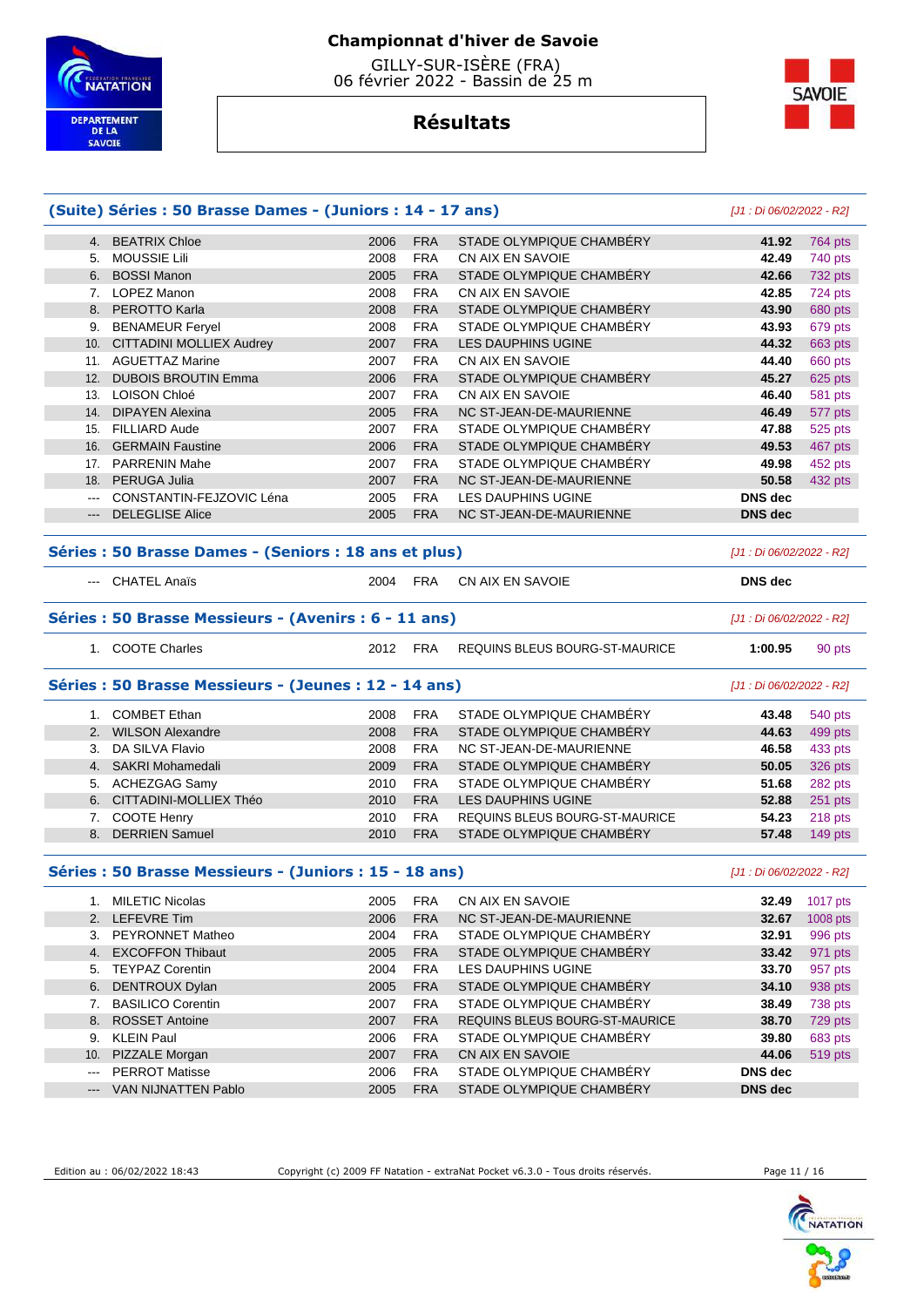

**Résultats**

# **SAVOIE**

|                | Séries : 200 Nage Libre Dames - (Jeunes : 11 - 13 ans)      |      |            |                                | [J1 : Di 06/02/2022 - R2] |          |
|----------------|-------------------------------------------------------------|------|------------|--------------------------------|---------------------------|----------|
| 1.             | <b>BOURGES Ambre</b>                                        | 2009 | <b>FRA</b> | CN AIX EN SAVOIE               | 2:34.52                   | 782 pts  |
| 2.             | <b>LEHUEDE Adèle</b>                                        | 2009 | <b>FRA</b> | <b>CN AIX EN SAVOIE</b>        | 2:42.01                   | 688 pts  |
| 3.             | <b>IDEE-GALLET Eloïse</b>                                   | 2010 | <b>FRA</b> | STADE OLYMPIQUE CHAMBÉRY       | 3:21.48                   | 294 pts  |
|                | 4. BARBON Orlane                                            | 2009 | <b>FRA</b> | NC ST-JEAN-DE-MAURIENNE        | 3:23.54                   | 278 pts  |
|                | 5. DARDENNE Laura                                           | 2010 | <b>FRA</b> | CN AIX EN SAVOIE               | 3:30.89                   | 225 pts  |
|                | 6. BASTIE Alice                                             | 2010 | <b>FRA</b> | CN AIX EN SAVOIE               | 3:31.64                   | 219 pts  |
|                | 7. ALLAIS Julie                                             | 2011 | <b>FRA</b> | CN AIX EN SAVOIE               | 3:33.84                   | 205 pts  |
|                | 8. PAUTRAT Avril                                            | 2011 | <b>FRA</b> | <b>CN AIX EN SAVOIE</b>        | 3:35.36                   | 195 pts  |
|                | Séries : 200 Nage Libre Dames - (Juniors : 14 - 17 ans)     |      |            |                                | [J1 : Di 06/02/2022 - R2] |          |
|                | 1. LOPEZ Manon                                              | 2008 | <b>FRA</b> | CN AIX EN SAVOIE               | 2:29.26                   | 851 pts  |
| 2.             | <b>BOSSI Manon</b>                                          | 2005 | <b>FRA</b> | STADE OLYMPIQUE CHAMBERY       | 2:33.57                   | 794 pts  |
| 3.             | <b>BRUN Victoria</b>                                        | 2006 | <b>FRA</b> | LES DAUPHINS UGINE             | 2:45.75                   | 644 pts  |
|                | 4. BOUILLON Tatiana                                         | 2005 | <b>FRA</b> | REQUINS BLEUS BOURG-ST-MAURICE | 2:58.12                   | 507 pts  |
|                | Séries : 200 Nage Libre Dames - (Seniors : 18 ans et plus)  |      |            |                                | [J1 : Di 06/02/2022 - R2] |          |
|                | 1. GERVASI Justine                                          | 2002 | <b>FRA</b> | STADE OLYMPIQUE CHAMBÉRY       | 2:15.79                   |          |
| 2 <sub>1</sub> | <b>PICHERIT Maina</b>                                       | 2003 | <b>FRA</b> | STADE OLYMPIQUE CHAMBERY       | 2:27.47                   | 1041 pts |
|                | --- VERGUET Lilas                                           | 2004 | <b>FRA</b> | CN AIX EN SAVOIE               | <b>DNS</b> dec            | 875 pts  |
|                |                                                             |      |            |                                |                           |          |
|                | Séries : 200 Nage Libre Messieurs - (Jeunes : 12 - 14 ans)  |      |            |                                | [J1 : Di 06/02/2022 - R2] |          |
|                | 1. NICOLAS Rodrigue                                         | 2009 | <b>FRA</b> | STADE OLYMPIQUE CHAMBERY       | 2:34.73                   | 590 pts  |
|                | 2. GOUJON Ryan                                              | 2008 | <b>FRA</b> | CN AIX EN SAVOIE               | 2:48.18                   | 438 pts  |
|                | 3. SAKRI Mohamedali                                         | 2009 | <b>FRA</b> | STADE OLYMPIQUE CHAMBERY       | 2:48.27                   | 438 pts  |
|                | Séries : 200 Nage Libre Messieurs - (Juniors : 15 - 18 ans) |      |            |                                | [J1 : Di 06/02/2022 - R2] |          |
|                | 1. LAPORTE Thomas                                           | 2004 | <b>FRA</b> | STADE OLYMPIQUE CHAMBERY       | 2:04.93                   | 1008 pts |
| 2.             | <b>DELEGLISE Louis</b>                                      | 2006 | <b>FRA</b> | NC ST-JEAN-DE-MAURIENNE        | 2:06.05                   | 990 pts  |
| 3.             | <b>DUC Mattéo</b>                                           | 2004 | <b>FRA</b> | NC ST-JEAN-DE-MAURIENNE        | 2:08.97                   | 945 pts  |
|                | 4. JOUTY Romain                                             | 2005 | <b>FRA</b> | STADE OLYMPIQUE CHAMBÉRY       | 2:14.97                   | 855 pts  |
| 5.             | <b>BEAUDOU Tim</b>                                          | 2005 | <b>FRA</b> | REQUINS BLEUS BOURG-ST-MAURICE | 2:22.68                   | 746 pts  |
|                | Séries : 200 Dos Dames - (Jeunes : 11 - 13 ans)             |      |            |                                | [J1 : Di 06/02/2022 - R2] |          |
|                | 1. ROUSSEAU Thelma                                          | 2009 | <b>FRA</b> | STADE OLYMPIQUE CHAMBÉRY       | 2:51.80                   | 755 pts  |
| 2.             | <b>BOURGES Ambre</b>                                        | 2009 | <b>FRA</b> | CN AIX EN SAVOIE               | 2:52.71                   | 745 pts  |
|                | 3. THIBOUD Emy                                              | 2010 | <b>FRA</b> | STADE OLYMPIQUE CHAMBÉRY       | 3:09.93                   | 567 pts  |
|                | 4. LEHUEDE Adèle                                            | 2009 | <b>FRA</b> | CN AIX EN SAVOIE               | 3:12.10                   | 546 pts  |
|                | Séries : 200 Dos Dames - (Juniors : 14 - 17 ans)            |      |            |                                | [J1 : Di 06/02/2022 - R2] |          |
|                | 1. NORDET Emma                                              | 2006 | <b>FRA</b> | STADE OLYMPIQUE CHAMBÉRY       | 2:40.01                   | 891 pts  |
|                | 2. PEROTTO Karla                                            | 2008 | <b>FRA</b> | STADE OLYMPIQUE CHAMBERY       | 2:44.30                   | 840 pts  |
|                | 3. PERRET Eloïse                                            | 2005 | <b>FRA</b> | NC ST-JEAN-DE-MAURIENNE        | 2:45.98                   | 820 pts  |
| 4.             | DESAILLOUD-CHOUPIN Louise                                   | 2006 | <b>FRA</b> | STADE OLYMPIQUE CHAMBÉRY       | 2:49.46                   | 781 pts  |
| 5.             | <b>MOUSSIE Lili</b>                                         | 2008 | <b>FRA</b> | CN AIX EN SAVOIE               | 2:56.69                   | 701 pts  |
| 6.             | KOCOGLU Shérine                                             | 2008 | <b>FRA</b> | CN AIX EN SAVOIE               | 3:06.57                   | 600 pts  |
|                |                                                             |      |            |                                |                           |          |

Edition au : 06/02/2022 18:43 Copyright (c) 2009 FF Natation - extraNat Pocket v6.3.0 - Tous droits réservés. Page 12 / 16

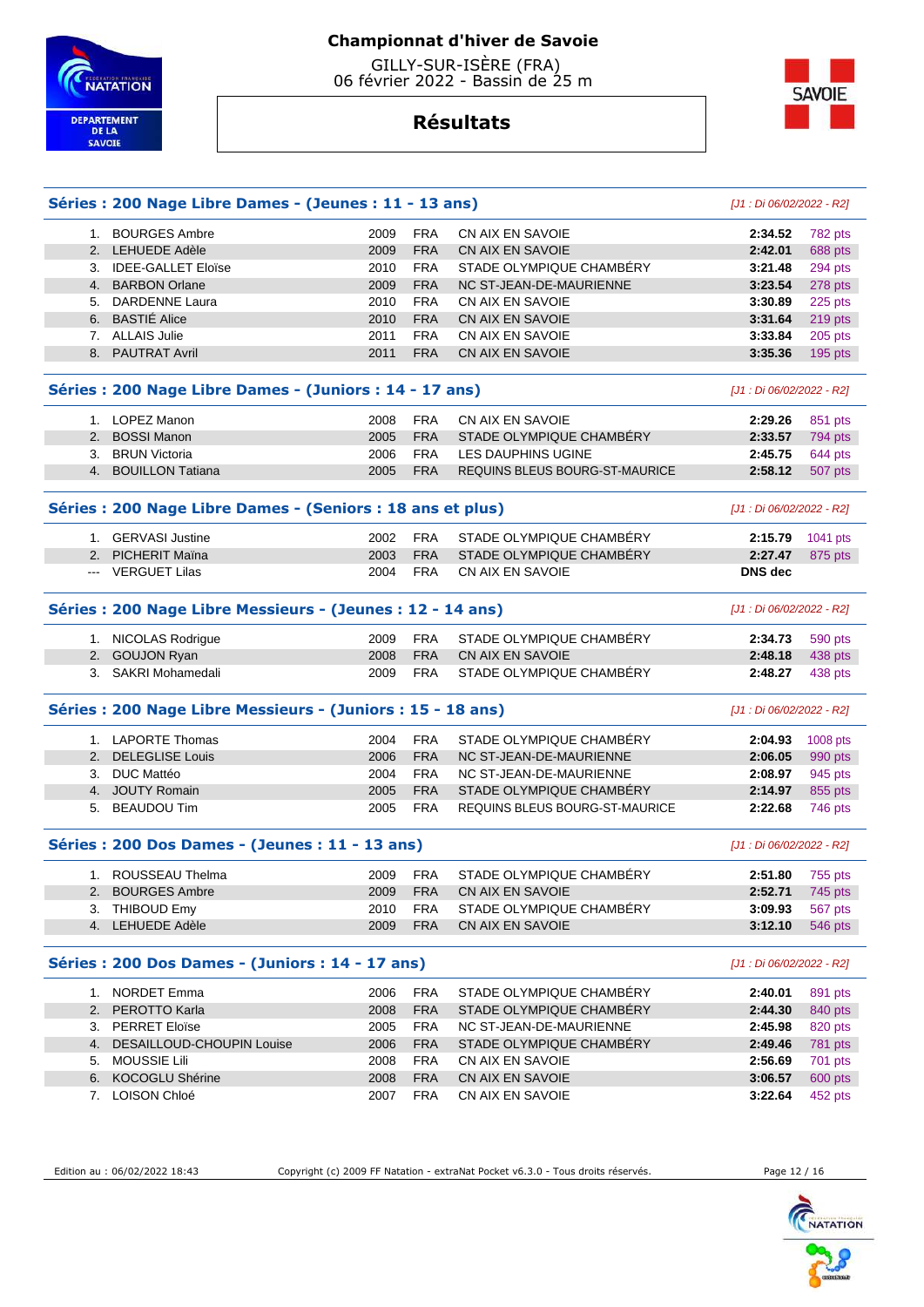



# **Résultats**

|                     | Série : 200 Dos Messieurs - (Jeunes : 12 - 14 ans)  |      |            |                                       | [J1 : Di 06/02/2022 - R2] |         |
|---------------------|-----------------------------------------------------|------|------------|---------------------------------------|---------------------------|---------|
|                     | 1. BONE Anatole                                     | 2008 | <b>FRA</b> | STADE OLYMPIQUE CHAMBÉRY              | 2:49.73                   | 614 pts |
|                     | 2. COMBET Ethan                                     | 2008 | <b>FRA</b> | STADE OLYMPIQUE CHAMBÉRY              | 2:51.56                   | 595 pts |
|                     | Série : 200 Dos Messieurs - (Juniors : 15 - 18 ans) |      |            |                                       | [J1 : Di 06/02/2022 - R2] |         |
|                     | 1. BAILLEUL Jean-Baptiste                           | 2006 | FRA        | STADE OLYMPIQUE CHAMBÉRY              | 2:38.76                   | 733 pts |
|                     | Séries : 100 Brasse Dames - (Jeunes : 11 - 13 ans)  |      |            |                                       | [J1 : Di 06/02/2022 - R2] |         |
|                     | 1. BASILICO Emmy                                    | 2009 | <b>FRA</b> | STADE OLYMPIQUE CHAMBÉRY              | 1:34.68                   | 720 pts |
|                     | 2. DE RIVAROLA Chloe                                | 2009 | <b>FRA</b> | STADE OLYMPIQUE CHAMBÉRY              | 1:34.78                   | 718 pts |
|                     | 3. PETIT Adele                                      | 2010 | <b>FRA</b> | STADE OLYMPIQUE CHAMBÉRY              | 1:39.52                   | 633 pts |
|                     | 4. QUARD Matylde                                    | 2010 | <b>FRA</b> | NC ST-JEAN-DE-MAURIENNE               | 1:43.30                   | 568 pts |
|                     | 5. MAZEL TUDORET Tylane                             | 2009 | <b>FRA</b> | REQUINS BLEUS BOURG-ST-MAURICE        | 1:49.89                   | 465 pts |
|                     | 6. DELOR Taina                                      | 2010 | <b>FRA</b> | LES DAUPHINS UGINE                    | 1:50.46                   | 456 pts |
|                     | 7. DENIS Lily                                       | 2010 | <b>FRA</b> | STADE OLYMPIQUE CHAMBERY              | 1:54.01                   | 405 pts |
|                     | 8. PAPON Louane                                     | 2010 | <b>FRA</b> | NC ST-JEAN-DE-MAURIENNE               | 1:54.40                   | 400 pts |
|                     | 9. OBLIN Lise                                       | 2011 | <b>FRA</b> | STADE OLYMPIQUE CHAMBÉRY              | 2:01.31                   | 309 pts |
|                     | 10. PARRENO Juliette                                | 2010 | <b>FRA</b> | STADE OLYMPIQUE CHAMBÉRY              | 2:04.67                   | 270 pts |
|                     | 11. BRAU Thais                                      | 2011 | <b>FRA</b> | STADE OLYMPIQUE CHAMBERY              | 2:04.70                   | 269 pts |
|                     | 12. CASSET Lena                                     | 2011 | <b>FRA</b> | STADE OLYMPIQUE CHAMBÉRY              | 2:07.10                   | 243 pts |
|                     | 13. CASSET Jade                                     | 2011 | <b>FRA</b> | STADE OLYMPIQUE CHAMBERY              | 2:11.89                   | 194 pts |
|                     | 14. DEPREZ Emma                                     | 2011 | <b>FRA</b> | CN AIX EN SAVOIE                      | 2:12.63                   | 187 pts |
|                     | 15. GAUME Eva                                       | 2011 | <b>FRA</b> | CN AIX EN SAVOIE                      | 2:19.57                   | 127 pts |
|                     | 16. DEVIGNE Lucie                                   | 2011 | <b>FRA</b> | STADE OLYMPIQUE CHAMBERY              | 2:22.25                   | 107 pts |
|                     | 17. DURIX Pauline                                   | 2011 | <b>FRA</b> | CN AIX EN SAVOIE                      | 2:27.52                   | 72 pts  |
|                     | 18. POIRIER Romane                                  | 2011 | <b>FRA</b> | STADE OLYMPIQUE CHAMBERY              | 2:31.84                   | 49 pts  |
|                     |                                                     |      |            |                                       |                           |         |
|                     | 19. PAUTRAT Avril                                   | 2011 | <b>FRA</b> | CN AIX EN SAVOIE                      | 2:33.17                   | 43 pts  |
|                     | 20. CHABERT PASTRE Clemence                         | 2011 | <b>FRA</b> | STADE OLYMPIQUE CHAMBÉRY              | 2:41.84                   | 12 pts  |
| ---                 | <b>BELAIR Eulalie</b>                               | 2009 | <b>FRA</b> | STADE OLYMPIQUE CHAMBÉRY              | DNS dec                   |         |
| $\qquad \qquad - -$ | <b>BOUNEMEUR Jenna</b>                              | 2009 | <b>FRA</b> | STADE OLYMPIQUE CHAMBERY              | <b>DNS dec</b>            |         |
| $\qquad \qquad - -$ | <b>PLY Laura</b>                                    | 2010 | <b>FRA</b> | CN AIX EN SAVOIE                      | DNS dec                   |         |
|                     | Séries : 100 Brasse Dames - (Juniors : 14 - 17 ans) |      |            |                                       | [J1 : Di 06/02/2022 - R2] |         |
|                     | 1. OLLINET Emeline                                  | 2005 | <b>FRA</b> | STADE OLYMPIQUE CHAMBÉRY              | 1:25.83                   | 894 pts |
|                     | 2. DEBROUX Meï                                      | 2007 | <b>FRA</b> | <b>LES DAUPHINS UGINE</b>             | 1:30.24                   | 805 pts |
|                     | 3. JOBAZE Anouk                                     | 2005 | <b>FRA</b> | REQUINS BLEUS BOURG-ST-MAURICE        | 1:32.11                   | 768 pts |
|                     | 4. LEFEBVRE GACHET Alice                            | 2008 | <b>FRA</b> | CN AIX EN SAVOIE                      | 1:34.20                   | 729 pts |
|                     | 5. BENAMEUR Feryel                                  | 2008 | <b>FRA</b> | STADE OLYMPIQUE CHAMBÉRY              | 1:34.73                   | 719 pts |
|                     | 6. MOUSSIE Lili                                     | 2008 | <b>FRA</b> | CN AIX EN SAVOIE                      | 1:35.93                   | 697 pts |
|                     | 7. KREJCI Zoé                                       | 2007 | <b>FRA</b> | LES DAUPHINS UGINE                    | 1:35.99                   | 696 pts |
|                     | 8. CITTADINI MOLLIEX Audrey                         | 2007 | <b>FRA</b> | LES DAUPHINS UGINE                    | 1:36.98                   | 678 pts |
|                     | 9. CORNU Ilyana                                     | 2007 | <b>FRA</b> | LES DAUPHINS UGINE                    | 1:37.56                   | 667 pts |
|                     | 10. SORIANO CARTOUX Paloma                          | 2008 | <b>FRA</b> | <b>REQUINS BLEUS BOURG-ST-MAURICE</b> | 1:43.10                   | 572 pts |
|                     | 11. AGUETTAZ Marine                                 | 2007 | FRA        | CN AIX EN SAVOIE                      | 1:45.33                   | 535 pts |
|                     | 12. HUTTAUX Lena                                    | 2005 | <b>FRA</b> | NC ST-JEAN-DE-MAURIENNE               | 1:45.59                   | 531 pts |
|                     | 13. FILLIARD Aude                                   | 2007 | <b>FRA</b> | STADE OLYMPIQUE CHAMBERY              | 1:48.41                   | 487 pts |
|                     | 14. ROBIN Chloé                                     | 2007 | <b>FRA</b> | LES DAUPHINS UGINE                    | 1:49.17                   | 475 pts |
|                     | 15. PERUGA Julia                                    | 2007 | <b>FRA</b> | NC ST-JEAN-DE-MAURIENNE               | 1:50.48                   | 456 pts |
|                     | --- CONSTANTIN-FEJZOVIC Léna                        | 2005 | <b>FRA</b> | LES DAUPHINS UGINE                    | DNS dec                   |         |
|                     |                                                     |      |            |                                       |                           |         |

Edition au : 06/02/2022 18:43 Copyright (c) 2009 FF Natation - extraNat Pocket v6.3.0 - Tous droits réservés. Page 13 / 16

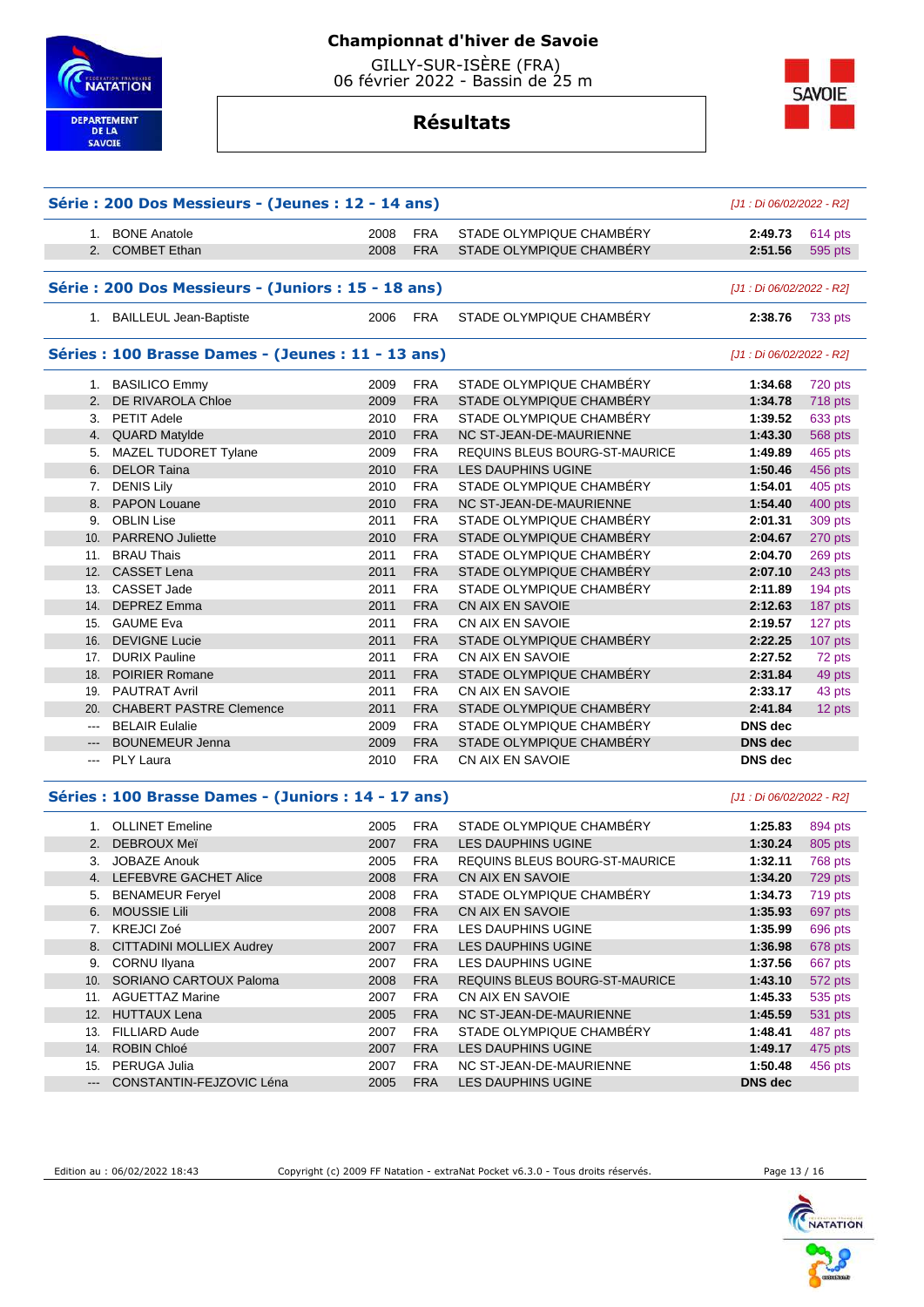

# **Résultats**



|     | --- CHATEL Anaïs                                        | 2004         | <b>FRA</b>               | CN AIX EN SAVOIE                             | <b>DNS</b> dec            |                                                                                    |
|-----|---------------------------------------------------------|--------------|--------------------------|----------------------------------------------|---------------------------|------------------------------------------------------------------------------------|
|     |                                                         |              |                          |                                              |                           |                                                                                    |
|     | Séries : 100 Brasse Messieurs - (Jeunes : 12 - 14 ans)  |              |                          |                                              | [J1 : Di 06/02/2022 - R2] |                                                                                    |
|     | 1. BRAU Noah                                            | 2008         | <b>FRA</b>               | STADE OLYMPIQUE CHAMBERY                     | 1:33.04                   | 551 pts                                                                            |
| 2.  | <b>BELKHIR-CALIST Romain</b>                            | 2008         | <b>FRA</b>               | STADE OLYMPIQUE CHAMBÉRY                     | 1:33.67                   | 540 pts                                                                            |
|     | 3. CAMPOS Maxim                                         | 2009         | <b>FRA</b>               | NC ST-JEAN-DE-MAURIENNE                      | 1:37.11                   | 479 pts                                                                            |
|     | 4. DA SILVA Flavio                                      | 2008         | <b>FRA</b>               | NC ST-JEAN-DE-MAURIENNE                      | 1:37.46                   | 473 pts                                                                            |
|     | 5. PORRAL Nathan                                        | 2010         | <b>FRA</b>               | STADE OLYMPIQUE CHAMBÉRY                     | 1:38.94                   | 448 pts                                                                            |
|     | 6. COOTE Henry                                          | 2010         | <b>FRA</b>               | <b>REQUINS BLEUS BOURG-ST-MAURICE</b>        | 2:01.30                   | 154 pts                                                                            |
|     | 7. DERRIEN Samuel                                       | 2010         | <b>FRA</b>               | STADE OLYMPIQUE CHAMBERY                     | 2:01.40                   | 153 pts                                                                            |
|     | Séries : 100 Brasse Messieurs - (Juniors : 15 - 18 ans) |              |                          |                                              | [J1 : Di 06/02/2022 - R2] |                                                                                    |
|     | 1. MILETIC Nicolas                                      | 2005         | <b>FRA</b>               | CN AIX EN SAVOIE                             | 1:11.71                   | 1013 pts                                                                           |
|     | 2. LEFEVRE Tim                                          | 2006         | <b>FRA</b>               | NC ST-JEAN-DE-MAURIENNE                      | 1:12.43                   | 995 pts                                                                            |
|     | 3. PEYRONNET Matheo                                     | 2004         | <b>FRA</b>               | STADE OLYMPIQUE CHAMBERY                     | 1:13.09                   | 979 pts                                                                            |
|     | 4. TEYPAZ Corentin                                      | 2004         | <b>FRA</b>               | <b>LES DAUPHINS UGINE</b>                    | 1:15.56                   | 919 pts                                                                            |
|     | 5. DENTROUX Dylan                                       | 2005         | <b>FRA</b>               | STADE OLYMPIQUE CHAMBÉRY                     | 1:16.17                   | 905 pts                                                                            |
|     | 6. DELEGLISE Louis                                      | 2006         | <b>FRA</b>               | NC ST-JEAN-DE-MAURIENNE                      | 1:19.76                   | 822 pts                                                                            |
|     | 7. DUC Mattéo                                           | 2004         | <b>FRA</b>               | NC ST-JEAN-DE-MAURIENNE                      | 1:21.81                   | 777 pts                                                                            |
|     | 8. ROSSET Antoine                                       | 2007         | <b>FRA</b>               | <b>REQUINS BLEUS BOURG-ST-MAURICE</b>        | 1:26.74                   | 673 pts                                                                            |
| 9.  | <b>KLEIN Paul</b>                                       | 2006         | <b>FRA</b>               | STADE OLYMPIQUE CHAMBERY                     | 1:27.85                   | 651 pts                                                                            |
| 10. | <b>BRUN Enzo</b>                                        | 2007         | <b>FRA</b>               | REQUINS BLEUS BOURG-ST-MAURICE               | 1:39.49                   | 439 pts                                                                            |
|     | --- VAN NIJNATTEN Pablo                                 | 2005         | <b>FRA</b>               | STADE OLYMPIQUE CHAMBERY                     | <b>DNS</b> dec            |                                                                                    |
|     | Série : 200 Papillon Dames - (Jeunes : 11 - 13 ans)     |              |                          |                                              | [J1 : Di 06/02/2022 - R2] |                                                                                    |
|     | 1. KREJCI Lou                                           | 2010         | <b>FRA</b>               | LES DAUPHINS UGINE                           | 3:15.09                   | 498 pts                                                                            |
|     | 2. MALZAC Louise                                        | 2010         | <b>FRA</b>               | STADE OLYMPIQUE CHAMBÉRY                     | 3:20.77                   | 445 pts                                                                            |
|     | 3. CORMIER Lison                                        | 2009         | <b>FRA</b>               | STADE OLYMPIQUE CHAMBERY                     | 3:21.55                   | 438 pts                                                                            |
|     | Série : 200 Papillon Dames - (Juniors : 14 - 17 ans)    |              |                          |                                              | [J1 : Di 06/02/2022 - R2] |                                                                                    |
|     | 1. BENOIT-LALLEMAND Candice                             | 2005         | <b>FRA</b>               | LES DAUPHINS UGINE                           | 3:13.89                   | 509 pts                                                                            |
|     | 2. BRUN Victoria                                        | 2006         | <b>FRA</b>               | <b>LES DAUPHINS UGINE</b>                    | 3:18.53                   | 466 pts                                                                            |
|     | Séries : 50 Papillon Dames - (Jeunes : 11 - 13 ans)     |              |                          |                                              | [J1 : Di 06/02/2022 - R2] |                                                                                    |
|     | 1. BASILICO Emmy                                        | 2009         | <b>FRA</b>               | STADE OLYMPIQUE CHAMBERY                     | 35.82                     | 751 pts                                                                            |
|     | 2. DELOR Taina                                          | 2010         | <b>FRA</b>               | LES DAUPHINS UGINE                           | 44.05                     | 384 pts                                                                            |
|     | 3. VUILLERMET Lola-Joana                                | 2009         | <b>FRA</b>               | STADE OLYMPIQUE CHAMBÉRY                     | 46.39                     | 302 pts                                                                            |
|     | 4. THIBOUD Nicky                                        | 2011         | <b>FRA</b>               | STADE OLYMPIQUE CHAMBÉRY                     | 47.02                     | 282 pts                                                                            |
|     | <b>BARBON Orlane</b>                                    | 2009         | <b>FRA</b>               | NC ST-JEAN-DE-MAURIENNE                      | 47.39                     | 270 pts                                                                            |
| 5.  |                                                         |              | <b>FRA</b>               | CN AIX EN SAVOIE                             | 48.45                     | 238 pts                                                                            |
|     | 6. ALLAIN Jeanne                                        | 2011         |                          |                                              |                           |                                                                                    |
| 7.  |                                                         | 2009         | <b>FRA</b>               | REQUINS BLEUS BOURG-ST-MAURICE               | 49.52                     |                                                                                    |
| 8.  | MAZEL TUDORET Tylane<br><b>PANCOTTI Lily</b>            | 2010         | <b>FRA</b>               | STADE OLYMPIQUE CHAMBERY                     | 50.10                     |                                                                                    |
| 9.  | <b>DARDENNE Laura</b>                                   | 2010         | <b>FRA</b>               | CN AIX EN SAVOIE                             | 50.13                     |                                                                                    |
| 10. |                                                         |              |                          |                                              |                           |                                                                                    |
|     | <b>BASTIÉ Alice</b><br>11. PAUTRAT Avril                | 2010         | <b>FRA</b><br>FRA        | CN AIX EN SAVOIE<br>CN AIX EN SAVOIE         | 50.32<br>50.51            |                                                                                    |
|     |                                                         | 2011         |                          |                                              |                           |                                                                                    |
|     | 12. ALLAIS Julie                                        | 2011         | <b>FRA</b>               | CN AIX EN SAVOIE                             | 50.60                     |                                                                                    |
|     | 13. PETIT Adele                                         | 2010         | <b>FRA</b>               | STADE OLYMPIQUE CHAMBÉRY                     | 54.50                     |                                                                                    |
| --- | 14. BATTIER Noella<br><b>MAKSIMOVIC Elena</b>           | 2011<br>2011 | <b>FRA</b><br><b>FRA</b> | STADE OLYMPIQUE CHAMBERY<br>CN AIX EN SAVOIE | 59.41<br>DNS dec          | 208 pts<br>193 pts<br>192 pts<br>187 pts<br>182 pts<br>180 pts<br>94 pts<br>26 pts |

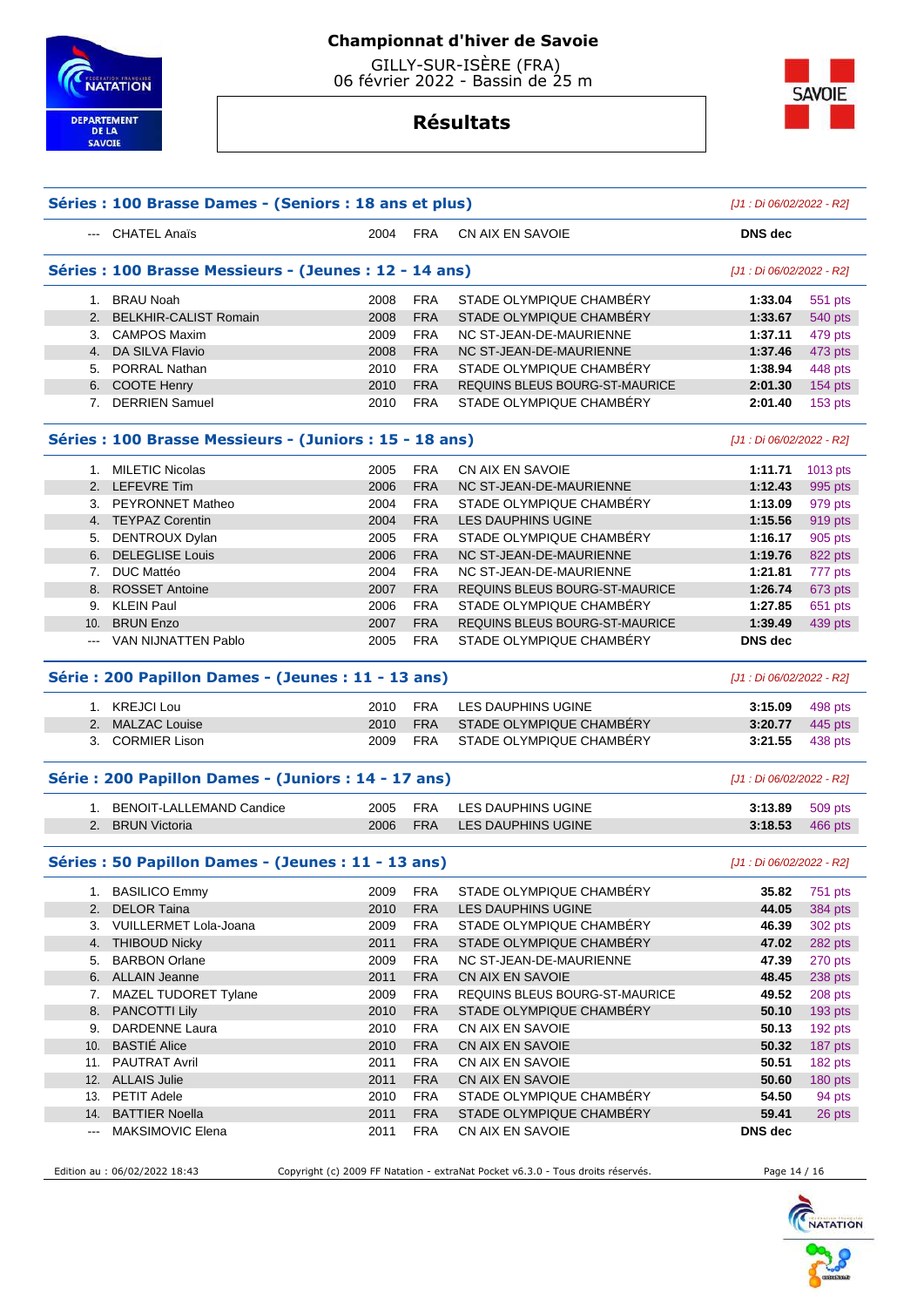

 GILLY-SUR-ISÈRE (FRA) 06 février 2022 - Bassin de 25 m



# **Résultats**

#### **Séries : 50 Papillon Dames - (Juniors : 14 - 17 ans)** [J1 : Di 06/02/2022 - R2] 1. BEATRIX Chloe 2006 FRA STADE OLYMPIQUE CHAMBÉRY **30.81** 1033 pts 2. PERRET Eloïse 2005 FRA NC ST-JEAN-DE-MAURIENNE **31.91** 967 pts 3. LEHUEDE Solène 2007 FRA CN AIX EN SAVOIE **33.25** 890 pts 4. PICOT Marie 2008 FRA STADE OLYMPIQUE CHAMBÉRY **33.28** 888 pts 5. RICART Jade 2006 FRA STADE OLYMPIQUE CHAMBÉRY **33.71** 864 pts 6. LEFEBVRE GACHET Alice 2008 FRA CN AIX EN SAVOIE **34.09** 843 pts 7. BAZUS Cassidy 2005 FRA STADE OLYMPIQUE CHAMBÉRY **35.75** 754 pts 8. NORDET Emma 2006 FRA STADE OLYMPIQUE CHAMBÉRY **35.87** 748 pts 9. DESAILLOUD-CHOUPIN Louise 2006 FRA STADE OLYMPIQUE CHAMBÉRY **37.34** 674 pts 10. LOISON Chloé 2007 FRA CN AIX EN SAVOIE **37.78** 653 pts 11. FETTAH Lyna 2006 FRA STADE OLYMPIQUE CHAMBÉRY **38.35** 625 pts 12. KOCOGLU Shérine 2008 FRA CN AIX EN SAVOIE **39.35** 579 pts 13. NIRDE Alannah 2007 FRA STADE OLYMPIQUE CHAMBÉRY **39.51** 572 pts 14. DIPAYEN Alexina 2005 FRA NC ST-JEAN-DE-MAURIENNE **39.59** 568 pts 15. DERRIEN Thelma 2008 FRA STADE OLYMPIQUE CHAMBÉRY **40.18** 542 pts 16. BOUILLON Tatiana 2005 FRA REQUINS BLEUS BOURG-ST-MAURICE **40.88** 511 pts 17. DUBOIS BROUTIN Emma 2006 FRA STADE OLYMPIQUE CHAMBÉRY **42.50** 444 pts 18. SORIANO CARTOUX Paloma 2008 FRA REQUINS BLEUS BOURG-ST-MAURICE **42.74** 435 pts 19. AGUETTAZ Marine 2007 FRA CN AIX EN SAVOIE **42.84** 431 pts 20. HUTTAUX Lena 2005 FRA NC ST-JEAN-DE-MAURIENNE **43.60** 401 pts 21. HIVOZ Aïnoa 2008 FRA REQUINS BLEUS BOURG-ST-MAURICE **44.58** 365 pts 22. GERMAIN Faustine 2006 FRA STADE OLYMPIQUE CHAMBÉRY **45.42** 335 pts 23. GEST Carla 2007 FRA LES DAUPHINS UGINE **46.24** 307 pts 24. PARRENIN Mahe 2007 FRA STADE OLYMPIQUE CHAMBÉRY **47.02** 282 pts 25. MASSINI Andréa 2006 FRA LES DAUPHINS UGINE **47.65** 262 pts 26. MARTIN Morgane 2005 FRA STADE OLYMPIQUE CHAMBÉRY **50.49** 182 pts --- DELEGLISE Alice 2005 FRA NC ST-JEAN-DE-MAURIENNE **DNS dec**

#### **Séries : 50 Papillon Dames - (Seniors : 18 ans et plus)** [J1 : Di 06/02/2022 - R2]

| 1. PICHERIT Maïna       | 2003 | <b>FRA</b> | STADE OLYMPIQUE CHAMBÉRY | 33.91          | 853 pts       |
|-------------------------|------|------------|--------------------------|----------------|---------------|
| 2. BERTRAND Anne-Méline | 2004 | <b>FRA</b> | LES DAUPHINS UGINE       | 40.65          | 521 pts       |
| 3. GRAFTIAUX Marie      | 1995 | <b>FRA</b> | CN AIX EN SAVOIE         |                | 44.48 369 pts |
| --- CHATEL Anaïs        | 2004 | <b>FRA</b> | CN AIX EN SAVOIE         | <b>DNS</b> dec |               |
| --- VERGUET Lilas       | 2004 | <b>FRA</b> | CN AIX EN SAVOIE         | DNS dec        |               |

#### **Séries : 50 Papillon Messieurs - (Avenirs : 6 - 11 ans)** [J1 : Di 06/02/2022 - R2]

| 1. CLARET BERRAUD Hugo |          | 2011 FRA REQUINS BLEUS BOURG-ST-MAURICE | 52.74   | 54 pts |
|------------------------|----------|-----------------------------------------|---------|--------|
| 2. COOTE Charles       | 2012 FRA | REQUINS BLEUS BOURG-ST-MAURICE          | 1:09.00 |        |

#### **Séries : 50 Papillon Messieurs - (Jeunes : 12 - 14 ans)** [J1 : Di 06/02/2022 - R2]

|    | <b>BONE Anatole</b>        | 2008 | <b>FRA</b> | STADE OLYMPIQUE CHAMBÉRY | 34.69 | 640 pts |
|----|----------------------------|------|------------|--------------------------|-------|---------|
|    | 2. BELKHIR-CALIST Romain   | 2008 | <b>FRA</b> | STADE OLYMPIQUE CHAMBÉRY | 35.40 | 605 pts |
| 3. | <b>COMBET Ethan</b>        | 2008 | <b>FRA</b> | STADE OLYMPIQUE CHAMBÉRY | 36.03 | 575 pts |
|    | 4. HENRY Tristan           | 2009 | <b>FRA</b> | STADE OLYMPIQUE CHAMBERY | 36.52 | 552 pts |
|    | 5. DA SILVA Flavio         | 2008 | <b>FRA</b> | NC ST-JEAN-DE-MAURIENNE  | 40.32 | 388 pts |
|    | 6. DUNAND-CHATELLET Pierre | 2009 | <b>FRA</b> | LES DAUPHINS UGINE       | 41.44 | 346 pts |
|    | 7. GOUJON Ryan             | 2008 | <b>FRA</b> | CN AIX EN SAVOIE         | 43.43 | 276 pts |
| 8. | <b>PORRAL Nathan</b>       | 2010 | <b>FRA</b> | STADE OLYMPIQUE CHAMBÉRY | 45.49 | 212 pts |
| 9. | CITTADINI-MOLLIEX Théo     | 2010 | <b>FRA</b> | LES DAUPHINS UGINE       | 56.17 | 16 pts  |

Edition au : 06/02/2022 18:43 Copyright (c) 2009 FF Natation - extraNat Pocket v6.3.0 - Tous droits réservés. Page 15 / 16